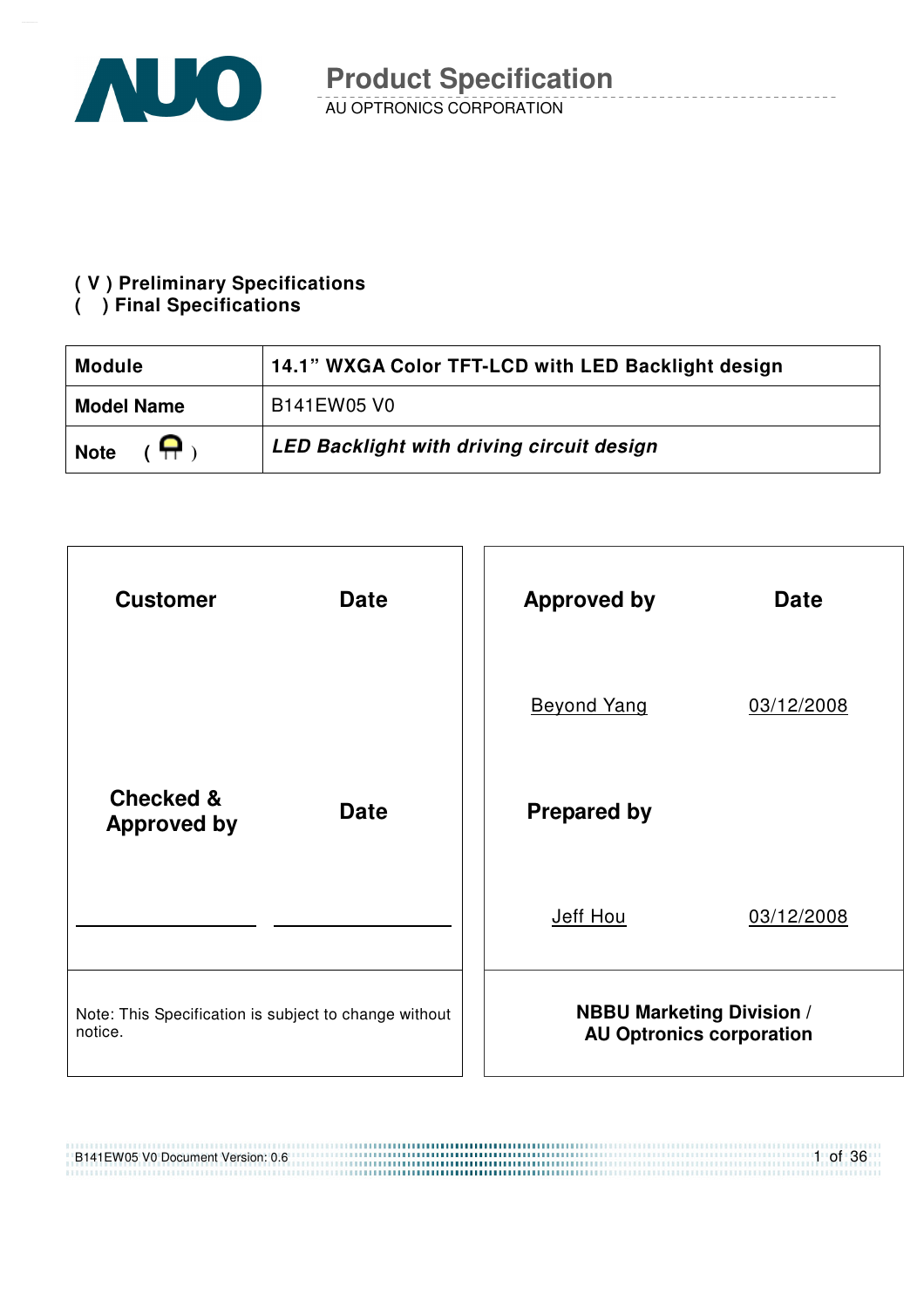

# **Contents**

B141EW05 V0 Document Version: 0.6<br>
State Communication of the Communication of the Communication of the Communication of the Communication of th B141EW05 V0 Document Version: 0.6 2 of 36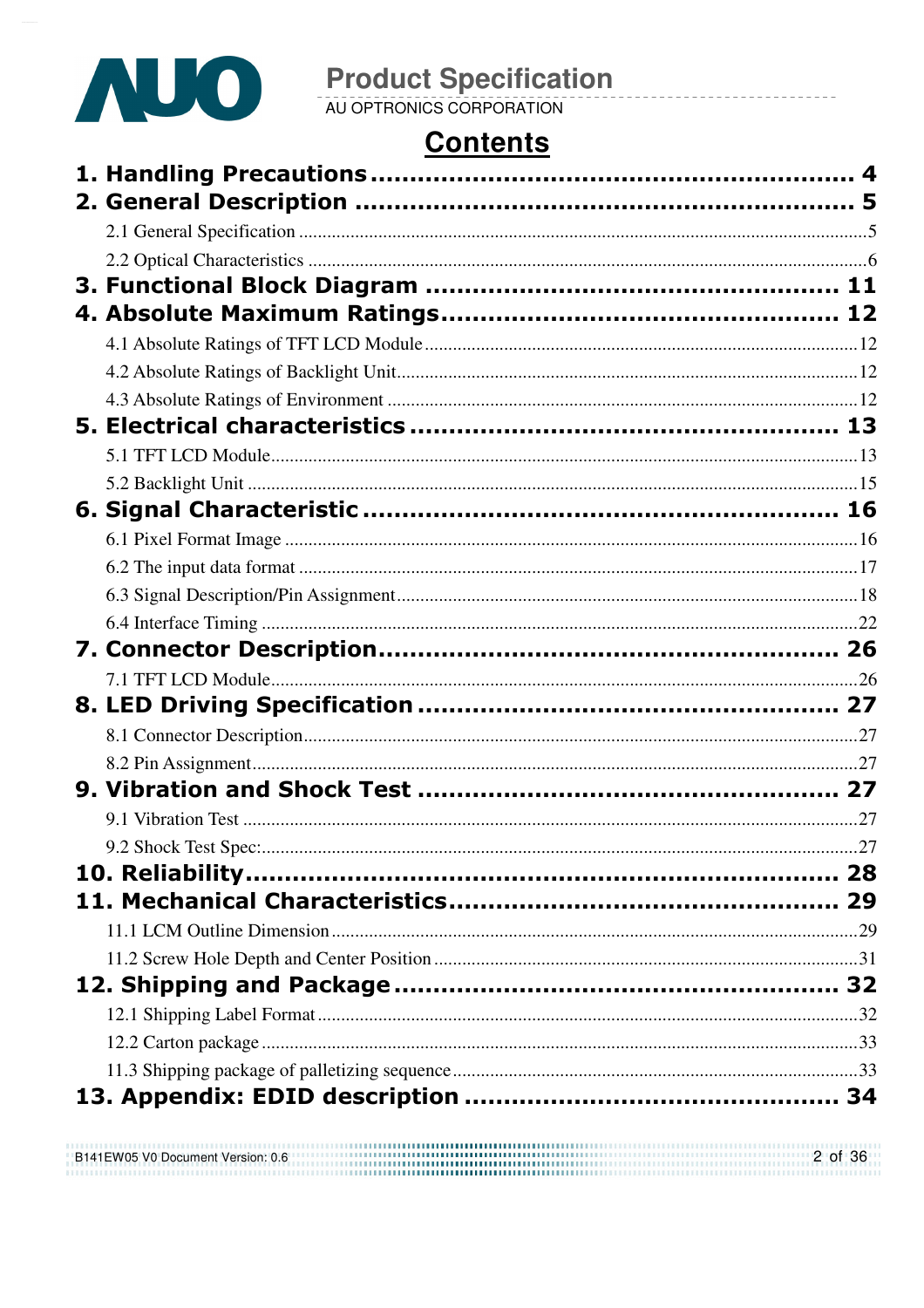

AU OPTRONICS CORPORATION

# **Record of Revision**

|                                                      | <b>Version and Date</b><br>Page |                                                                     | Old description                   | <b>New Description</b>           | Remark |
|------------------------------------------------------|---------------------------------|---------------------------------------------------------------------|-----------------------------------|----------------------------------|--------|
| 10.1                                                 | 2007/10/25                      | All                                                                 | <b>First Edition for Customer</b> |                                  |        |
| 0.2                                                  | 2007/12/12                      | 16                                                                  | Modify (1) Pixel Format Image     | (1) Modify RGB orders            |        |
|                                                      |                                 | 28,29                                                               | (2) LCM Outline drawing           | (2) Modify connector position    |        |
|                                                      |                                 | 18,19                                                               | (3) Pin assignment                | (3) Modify Pin assignment 30~40  |        |
|                                                      |                                 | 5                                                                   | (4) Power Consumption             | (4) Total Power Consumption=4.9W |        |
|                                                      |                                 | 13                                                                  | (5) Logic Power Consumption       | (5) Logic Power Consumption=1.1W |        |
|                                                      |                                 | 33                                                                  | (6) EDID code                     | (6) Update EDID code             |        |
|                                                      | 0.3 2008/1/11                   | 18                                                                  | Update (1) Pin assigment          | (1) Update Pin assigment         |        |
|                                                      | 10.4 2008/2/18                  | 5                                                                   | Update (1) Brightness spec.       | (1) Brightness typ. 220 min.187  |        |
| 5<br>0.5 2008/2/27<br>Power consumption to 4.9W(max) |                                 | Total Power consumption <4.2W<br>exclused the conversion efficiency |                                   |                                  |        |
| 24<br>10.6 2008/3/12                                 |                                 |                                                                     | <b>LED Power ON/OFF Sequence</b>  | Add Panel Power ON/OFF Sequence  |        |
|                                                      |                                 |                                                                     |                                   |                                  |        |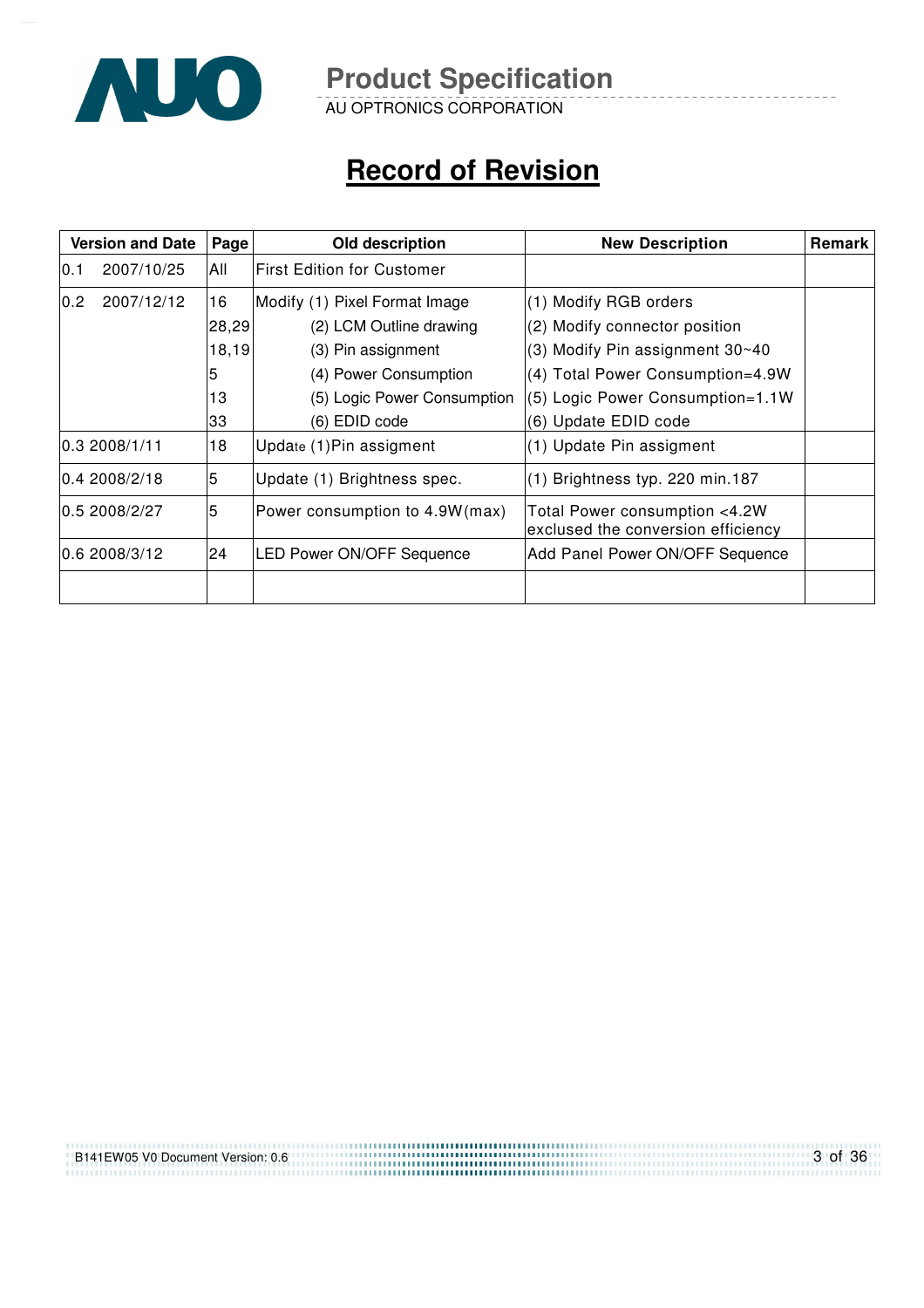

AU OPTRONICS CORPORATION

# **1. Handling Precautions**

- 1) Since front polarizer is easily damaged, pay attention not to scratch it.
- 2) Be sure to turn off power supply when inserting or disconnecting from input connector.
- 3) Wipe off water drop immediately. Long contact with water may cause discoloration or spots.
- 4) When the panel surface is soiled, wipe it with absorbent cotton or other soft cloth.
- 5) Since the panel is made of glass, it may break or crack if dropped or bumped on hard surface.
- 6) Since CMOS LSI is used in this module, take care of static electricity and insure human earth when handling.
- 7) Do not open nor modify the Module Assembly.
- 8) Do not press the reflector sheet at the back of the module to any directions.
- 9) At the insertion or removal of the Signal Interface Connector, be sure not to rotate nor tilt the Interface Connector of the TFT Module.
- 11) After installation of the TFT Module into an enclosure (Notebook PC Bezel, for example), do not twist nor bend the TFT Module even momentary. At designing the enclosure, it should be taken into consideration that no bending/twisting forces are applied to the TFT Module from outside. Otherwise the TFT Module may be damaged.
- 12) Small amount of materials having no flammability grade is used in the LCD module. The LCD module should be supplied by power complied with requirements of Limited Power Source (IEC60950 or UL1950), or be applied exemption.
- 13) Disconnecting power supply before handling LCD modules, it can prevent electric shock, DO NOT TOUCH the electrode parts, cables, connectors and LED circuit part of TFT module that a LED light bar build in as a light source of back light unit. High voltage is supplied to these parts when power turn on.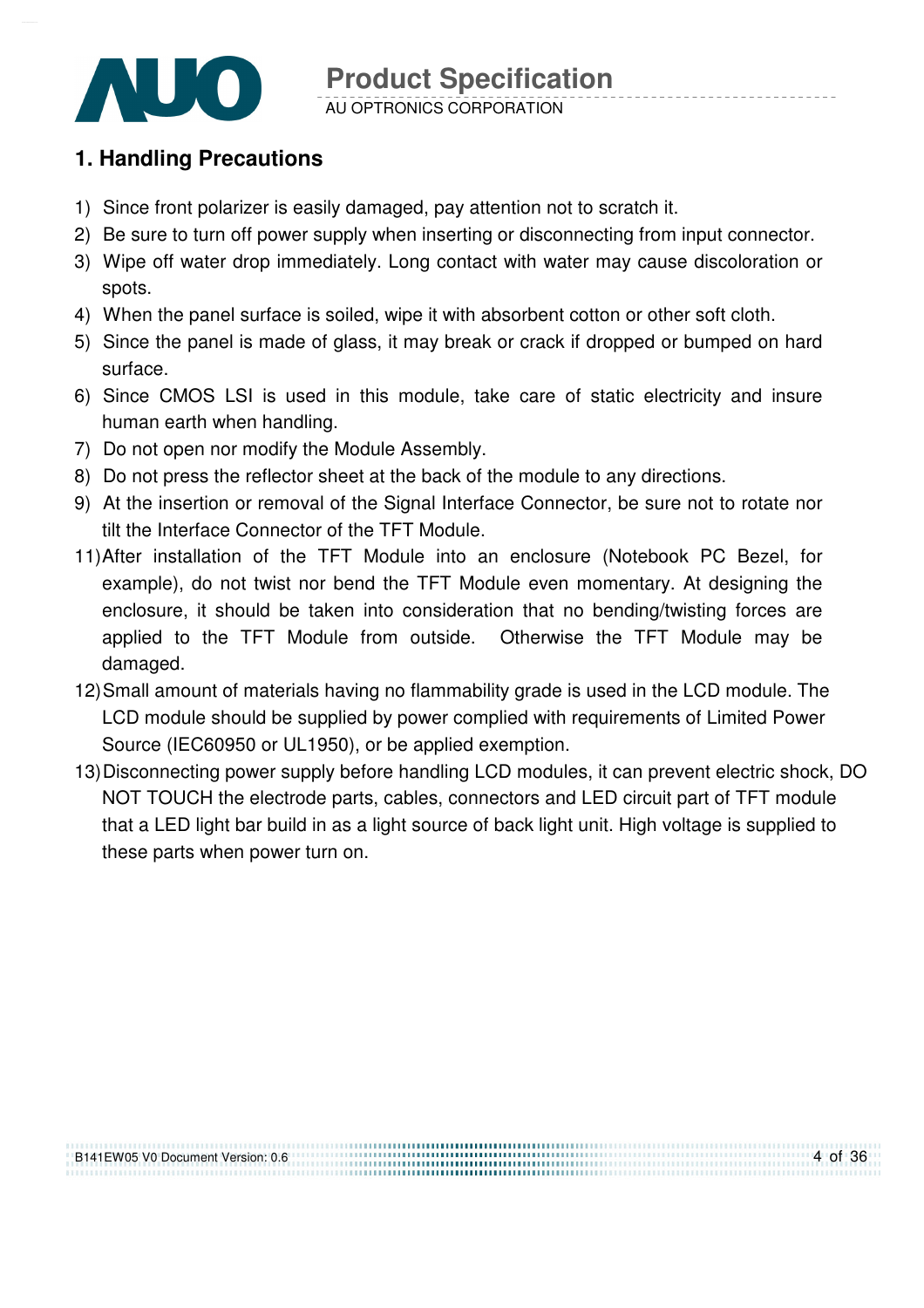

AU OPTRONICS CORPORATION

# **2. General Description**

B141EW05 V0 is a Color Active Matrix Liquid Crystal Display composed of a TFT LCD panel, a driver circuit, and LED backlight system. The screen format is intended to support the WXGA (1280(H) x 800(V)) screen and 262k colors (RGB 6-bits data driver) with LED backlight driving circuit. All input signals are LVDS interface compatible.

B141EW05 V0 is designed for a display unit of notebook style personal computer and industrial machine.

# **2.1 General Specification**

The following items are characteristics summary on the table at 25  $\degree$ C condition:

| <b>Items</b>                    | <b>Unit</b>            |                                        | <b>Specifications</b>                          |       |     |
|---------------------------------|------------------------|----------------------------------------|------------------------------------------------|-------|-----|
| Screen Diagonal                 | [mm]                   | 301.7 (14.1W")                         |                                                |       |     |
| <b>Active Area</b>              | [mm]                   | 303.36 X 189.6                         |                                                |       |     |
| Pixels H x V                    |                        | 1280x3(RGB) x 800                      |                                                |       |     |
| <b>Pixel Pitch</b>              | [mm]                   | 0.237                                  |                                                |       |     |
| <b>Pixel Format</b>             |                        | <b>B.G.R. Vertical Stripe</b>          |                                                |       |     |
| <b>Display Mode</b>             |                        | Normally White                         |                                                |       |     |
| White Luminance (ILED=20mA)     | $\lceil cd/m^2 \rceil$ |                                        | 220 typ. (5 points average)                    |       |     |
| Note: ILED is LED current       |                        | 187 min. (5 points average)<br>(Note1) |                                                |       |     |
| <b>Luminance Uniformity</b>     |                        | 1.25 max. $(5 \text{ points})$         |                                                |       |     |
| <b>Contrast Ratio</b>           |                        | 500 typ                                |                                                |       |     |
| <b>Response Time</b>            | [ms]                   | 8 typ / 12 Max                         |                                                |       |     |
| Nominal Input Voltage VDD       | [Volt]                 | $+3.3$ typ.                            |                                                |       |     |
| <b>Power Consumption</b>        | [Watt]                 |                                        | 4.2 max. (Include Logic and Blu power) (Note1) |       |     |
| Weight                          | [Grams]                | 375 max.                               |                                                |       |     |
| Physical Size without inverter, | [mm]                   | Min.<br>Max.<br>Typ.                   |                                                |       |     |
| bracket.                        |                        | Length                                 | 319                                            | 319.5 | 320 |
|                                 |                        | Width                                  | 205                                            | 205.5 | 206 |
|                                 |                        | <b>Thickness</b>                       | 4.8                                            |       | 5.5 |
| <b>Electrical Interface</b>     |                        | 1 channel LVDS                         |                                                |       |     |
| <b>Surface Treatment</b>        |                        | Glare, Hardness 3H,                    |                                                |       |     |

B141EW05 V0 Document Version: 0.6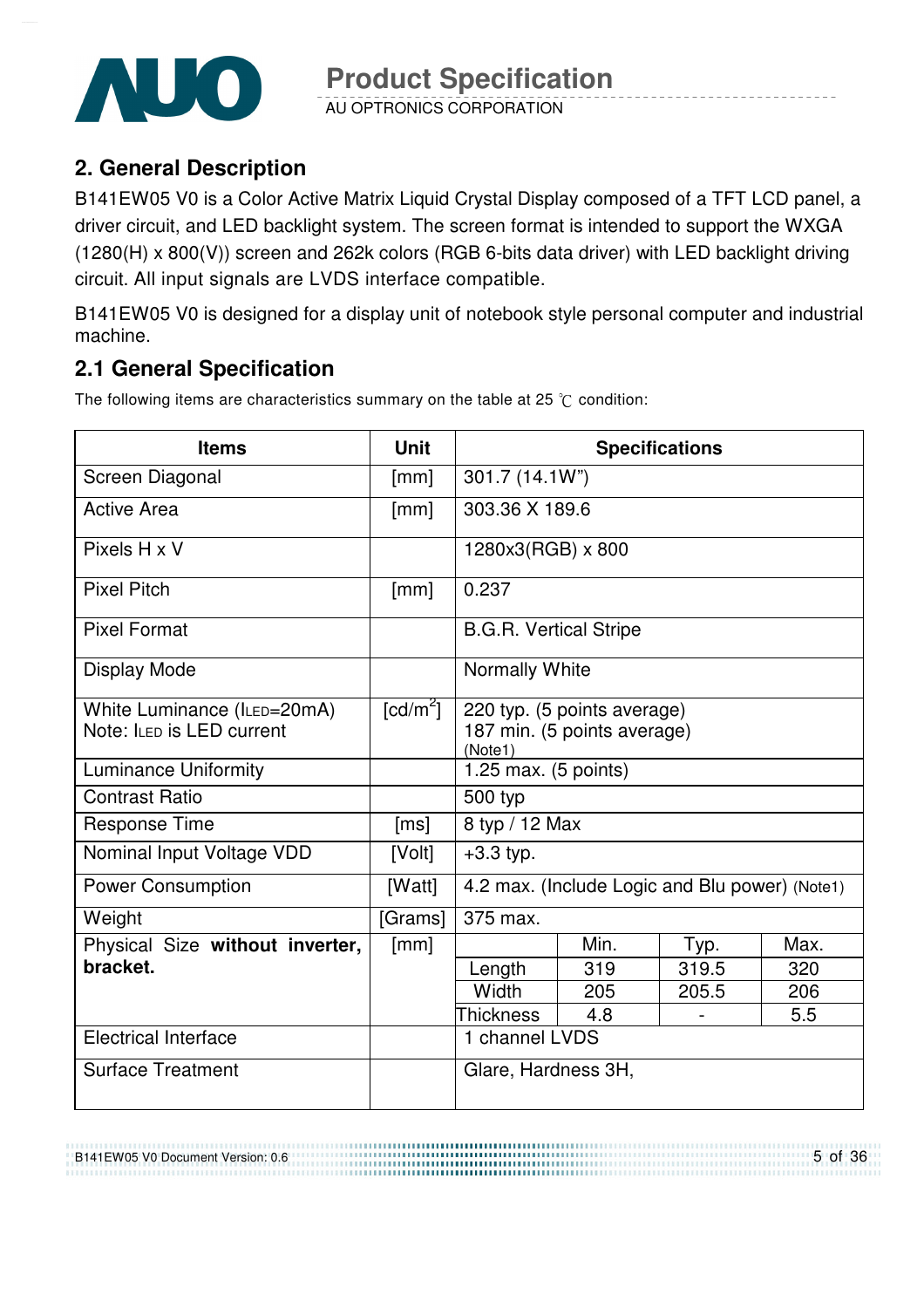

AU OPTRONICS CORPORATION

| <b>Support Color</b>                                      |                                                          | 262K colors (RGB 6-bit)      |
|-----------------------------------------------------------|----------------------------------------------------------|------------------------------|
| Temperature Range<br>Operating<br>Storage (Non-Operating) | $\mathsf{I}^\circ\mathsf{Cl}$<br>$\mathsf{I}^{\circ}$ Cl | 0 to $+50$<br>$-20$ to $+65$ |
| <b>RoHS Compliance</b>                                    |                                                          | <b>RoHS Compliance</b>       |

**Note 1**. Total power consumption including LED power efficiency <4.9W max.

#### **2.2 Optical Characteristics**

The optical characteristics are measured under stable conditions at 25 $\degree$  (Room Temperature) :

| Item                                | <b>Symbol</b>          | <b>Conditions</b>            | Min.           | Typ.           | Max.                    | <b>Unit</b>       | <b>Note</b>    |
|-------------------------------------|------------------------|------------------------------|----------------|----------------|-------------------------|-------------------|----------------|
| <b>White Luminance</b><br>ILED=20mA |                        | 5 points average             | 187            | 220            |                         | cd/m <sup>2</sup> | 1, 4, 5.       |
|                                     | $\theta$ R             | <b>Horizontal</b><br>(Right) | 40             | 45             | $\blacksquare$          |                   |                |
| <b>Viewing Angle</b>                | $\theta_L$             | $CR = 10$<br>(Left)          | 40             | 45             |                         | degree            |                |
|                                     | $\phi$ н               | <b>Vertical</b><br>(Upper)   | 10             | 15             |                         |                   | 4, 9           |
|                                     | $\phi_L$               | $CR = 10$<br>(Lower)         | 30             | 35             |                         |                   |                |
| Luminance<br><b>Uniformity</b>      | $\delta$ <sub>5P</sub> | <b>5 Points</b>              |                | $\blacksquare$ | 1.25                    |                   | 1, 3, 4        |
| Luminance<br><b>Uniformity</b>      | $\delta$ 13P           | <b>13 Points</b>             | -              |                | 1.50                    |                   | 2, 3, 4        |
| <b>Contrast Ratio</b>               | <b>CR</b>              |                              | 400            | 500            | $\blacksquare$          |                   | 4, 6           |
| <b>Cross talk</b>                   | $\%$                   |                              |                |                | $\overline{\mathbf{4}}$ |                   | 4, 7           |
|                                     | $T_{r}$                | <b>Rising</b>                | $\blacksquare$ | <b>TBD</b>     |                         |                   |                |
| <b>Response Time</b>                | $T_f$                  | <b>Falling</b>               |                | <b>TBD</b>     |                         | msec              | 4, 8           |
|                                     | $T_{\rm RT}$           | <b>Rising + Falling</b>      | $\blacksquare$ | 8              | 12                      |                   |                |
|                                     | <b>Red x</b>           |                              |                | <b>TBD</b>     |                         |                   |                |
|                                     | <b>Red y</b>           |                              |                | <b>TBD</b>     |                         |                   |                |
|                                     | <b>Green x</b>         |                              |                | <b>TBD</b>     |                         |                   |                |
| Color /                             | <b>Green y</b>         |                              |                | <b>TBD</b>     |                         |                   |                |
| <b>Chromaticity</b>                 | <b>Blue x</b>          | <b>CIE 1931</b>              |                | <b>TBD</b>     |                         |                   | $\overline{4}$ |
| <b>Coodinates</b>                   | <b>Blue y</b>          |                              |                | <b>TBD</b>     |                         |                   |                |
|                                     | White x                |                              | 0.263          | 0.313          | 0.363                   |                   |                |
|                                     | White y                |                              | 0.279          | 0.329          | 0.379                   |                   |                |
| <b>NTSC</b><br>%                    |                        |                              |                | 45             | $\blacksquare$          |                   |                |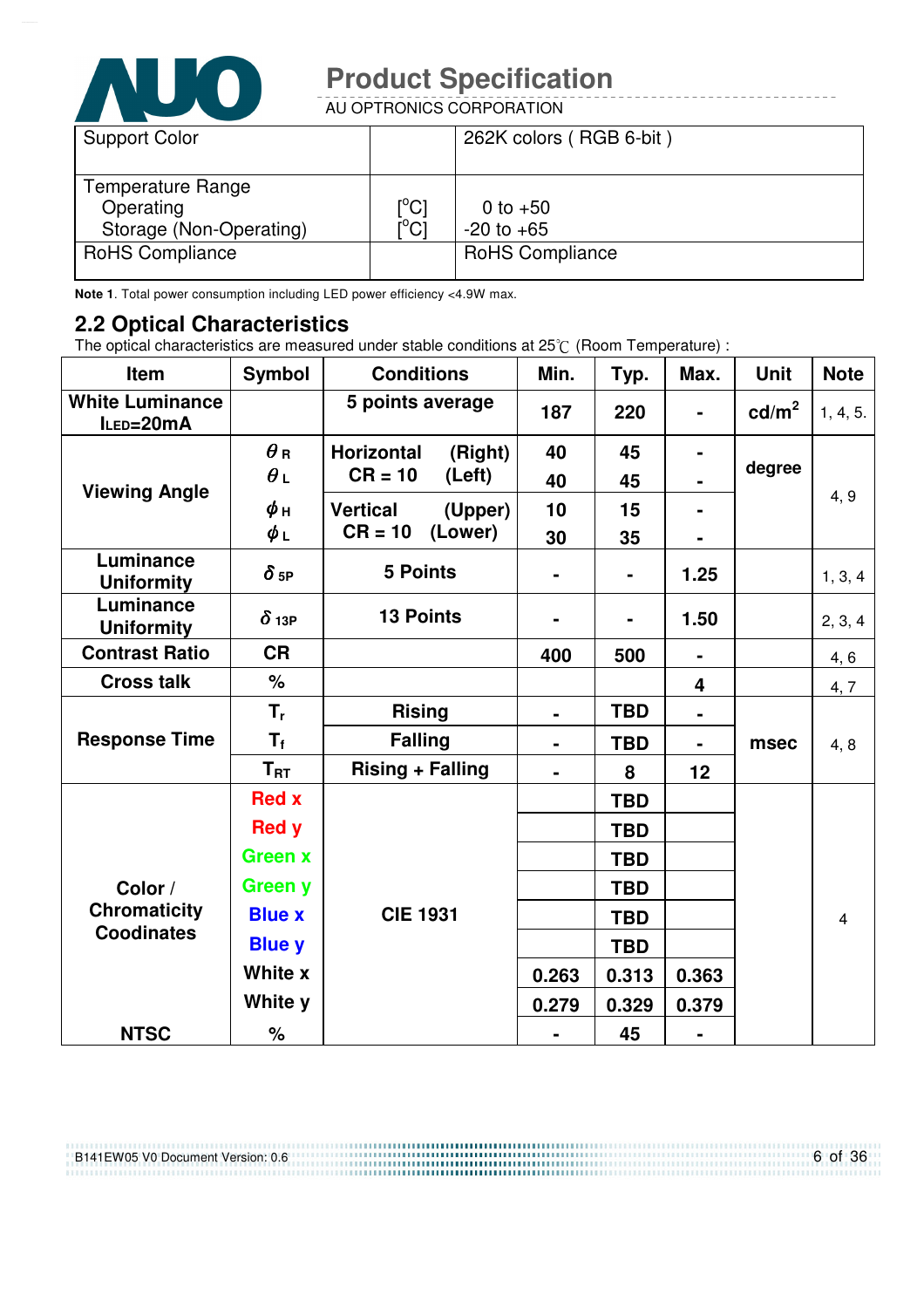

AU OPTRONICS CORPORATION

**Note 1**: 5 points position (Ref: Active area)



**Note 2**: 13 points position (Ref: Active area)



**Note 3**: The luminance uniformity of 5 or13 points is defined by dividing the maximum luminance values by the minimum test point luminance

| $\delta$ ws $\sim$       |  | Maximum Brightness of five points     |
|--------------------------|--|---------------------------------------|
|                          |  | Minimum Brightness of five points     |
|                          |  | Maximum Brightness of thirteen points |
| $\delta$ W <sub>13</sub> |  | Minimum Brightness of thirteen points |
|                          |  |                                       |

#### **Note 4**: Measurement method

B141EW05 V0 Document Version: 0.6 7 of 36 ,,,,,,,,,,,,,,,,,,,,,,,,,,,,,,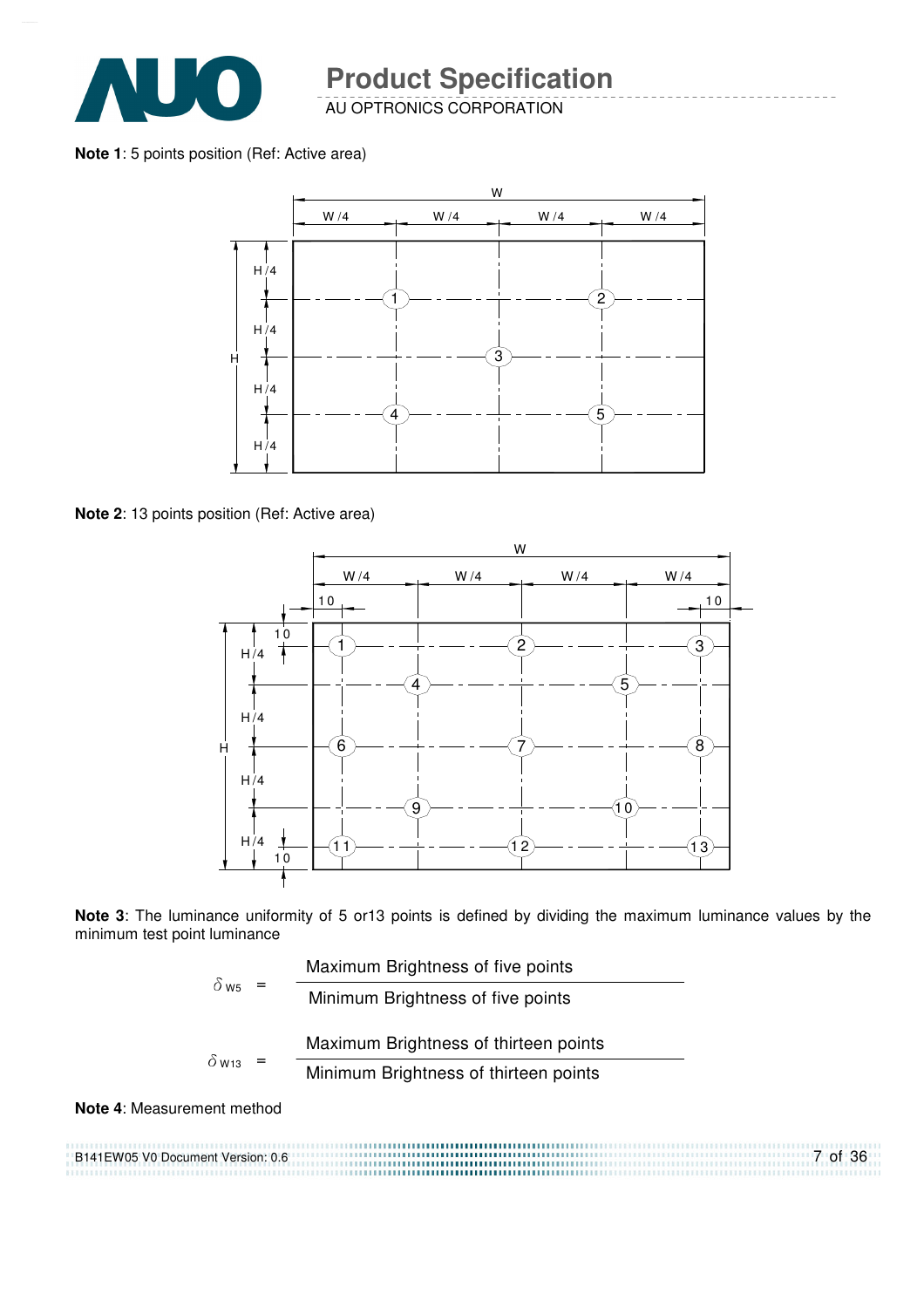

AU OPTRONICS CORPORATION

The LCD module should be stabilized at given temperature for 30 minutes to avoid abrupt temperature change during measuring. In order to stabilize the luminance, the measurement should be executed after lighting Backlight for 30 minutes in a stable, windless and dark room, , and it should be measured in the center of screen.



Center of the screen

**Note 5** : Definition of Average Luminance of White (Y<sub>L</sub>):

Measure the luminance of gray level 63 at 5 points  $Y_L = [L (1) + L (2) + L (3) + L (4) + L (5)] / 5$ L (x) is corresponding to the luminance of the point X at Figure in Note (1).

#### **Note 6** : Definition of contrast ratio:

Contrast ratio is calculated with the following formula.

Contrast ratio  $(CR)$ = Brightness on the "White" state Brightness on the "Black" state

**Note 7** : Definition of Cross Talk (CT)

 $CT = | Y_B - Y_A | / Y_A \times 100 (%)$ 

**Where** 

YA = Luminance of measured location without gray level 0 pattern (cd/m2)

| B141EW05 V0 Document Version: 0.6 |            | 8 of 36 |
|-----------------------------------|------------|---------|
|                                   | . <b>.</b> |         |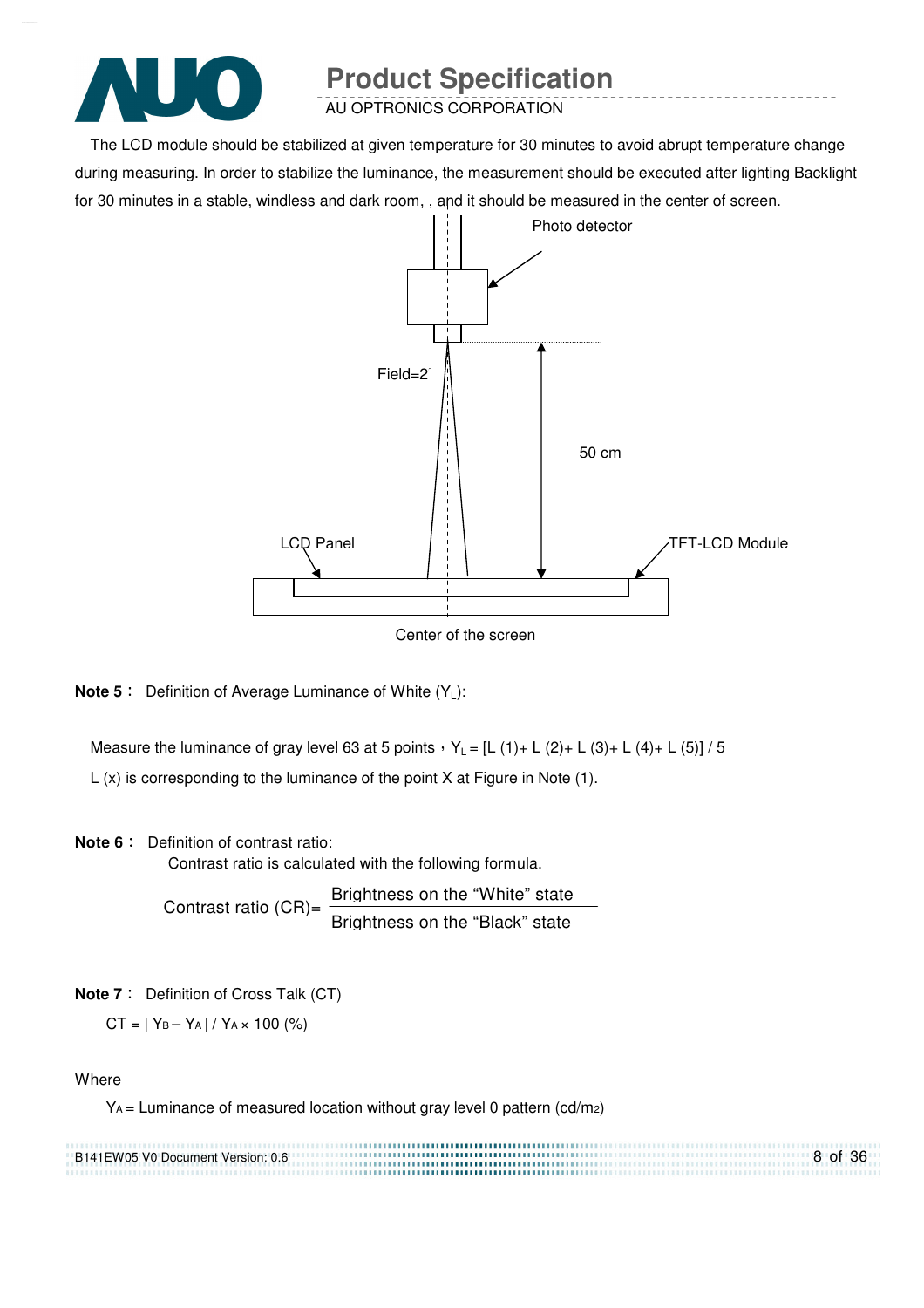

AU OPTRONICS CORPORATION

 $Y_B$  = Luminance of measured location with gray level 0 pattern (cd/m<sub>2</sub>)



**Note 8**: Definition of response time:

The output signals of BM-7 or equivalent are measured when the input signals are changed from "Black" to "White" (falling time) and from "White" to "Black" (rising time), respectively. The response time interval between the 10% and 90% of amplitudes. Refer to figure as below.



| B141EW05 V0 Document Version: 0.6 | 9 of 36 |
|-----------------------------------|---------|
|                                   |         |
|                                   |         |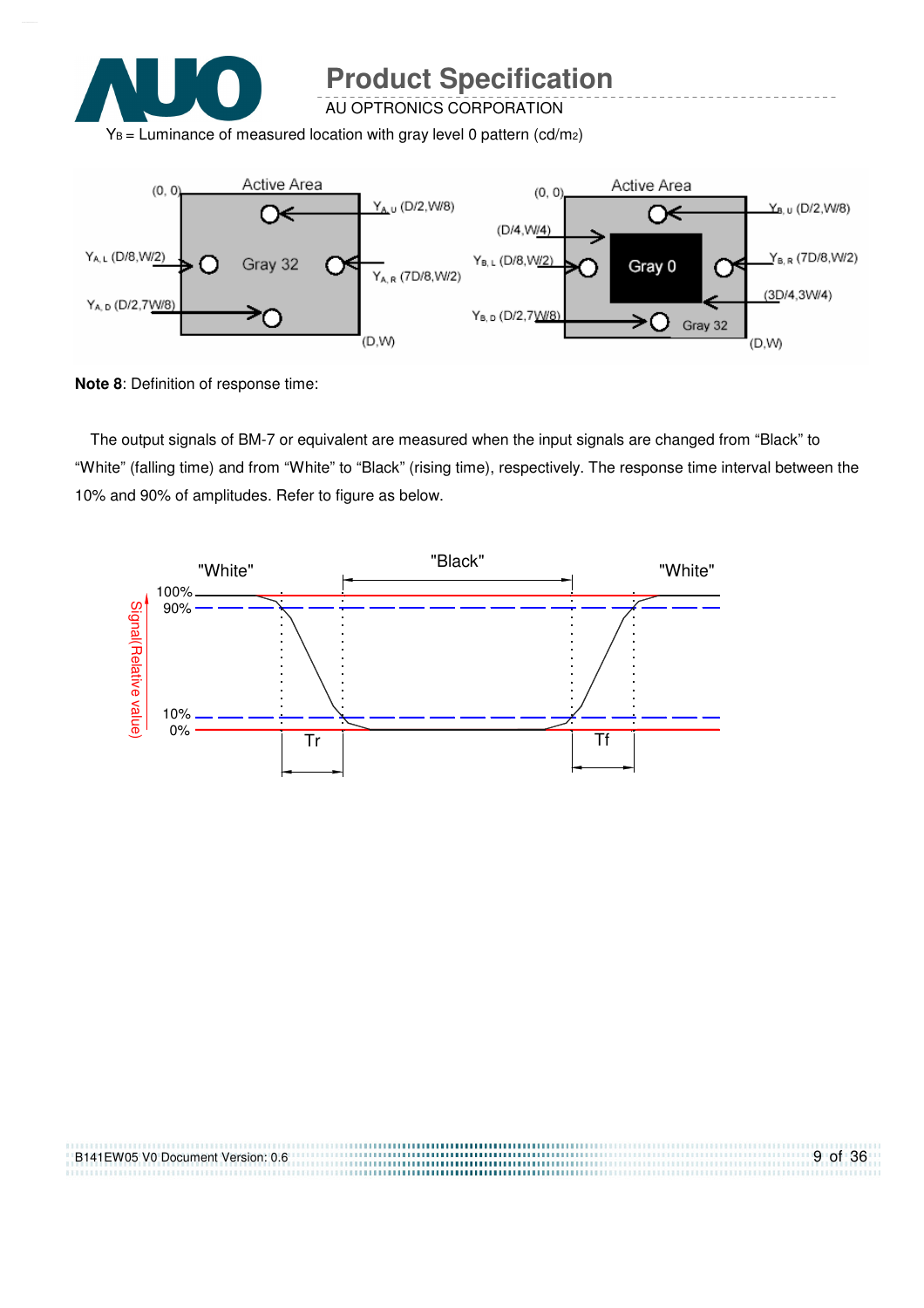

AU OPTRONICS CORPORATION

#### **Note 9**. Definition of viewing angle

Viewing angle is the measurement of contrast ratio  $\geq$  10, at the screen center, over a 180° horizontal and 180° vertical range (off-normal viewing angles). The 180° viewing angle range is broken down as follows; 90° (θ) horizontal left and right and 90° (Φ) vertical, high (up) and low (down). The measurement direction is typically perpendicular to the display surface with the screen rotated about its center to develop the desired measurement viewing angle.



| B141EW05 V0 Document Version: 0.6 | $10$ of 36 |
|-----------------------------------|------------|
|                                   |            |
|                                   |            |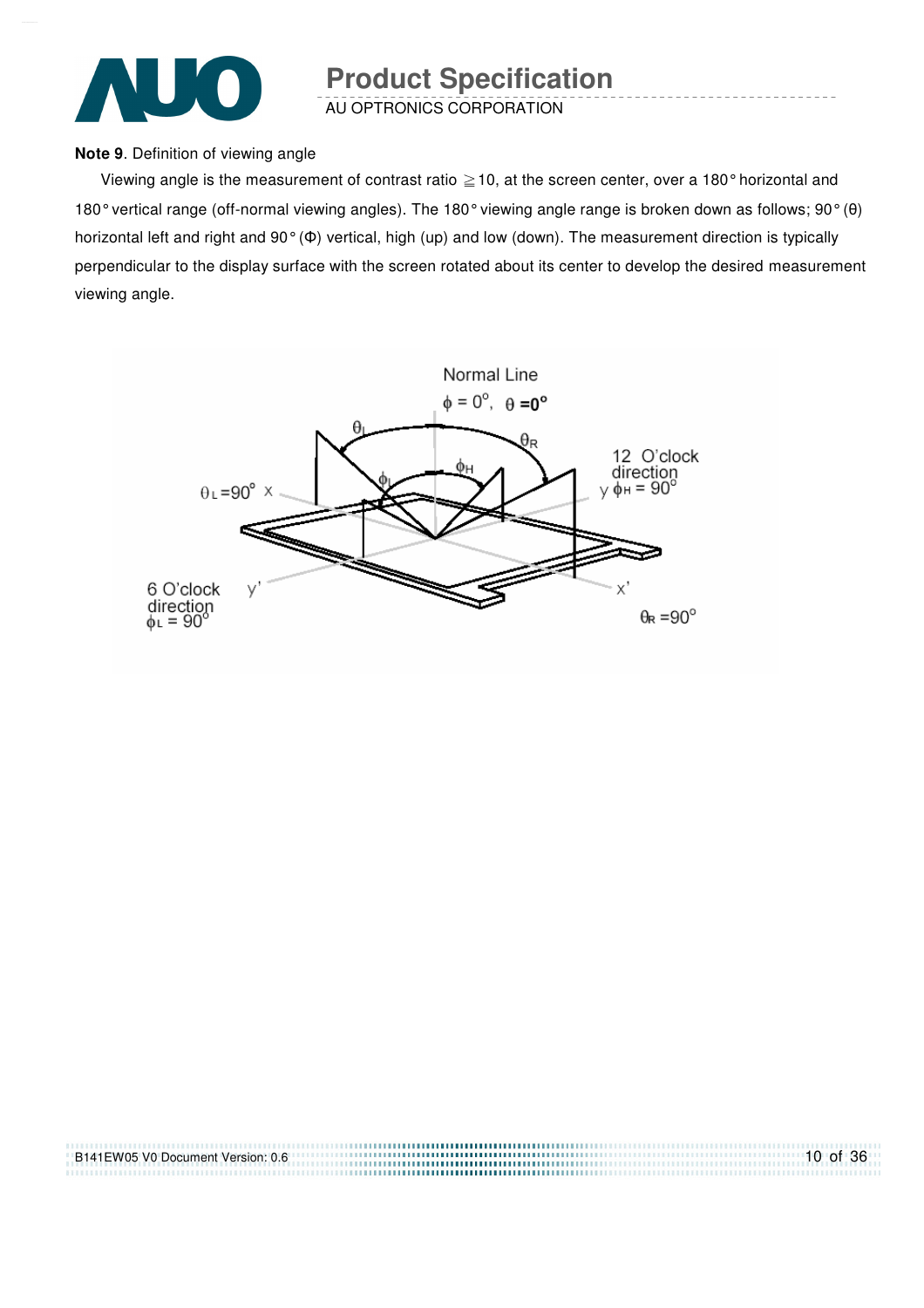

AU OPTRONICS CORPORATION

### **3. Functional Block Diagram**

The following diagram shows the functional block of the 14.1 inches wide Color TFT/LCD 40 Pin (One ch/connector Module:



| B141EW05 V0 Document Version: 0.6 |  |
|-----------------------------------|--|
|                                   |  |
|                                   |  |

11 of 36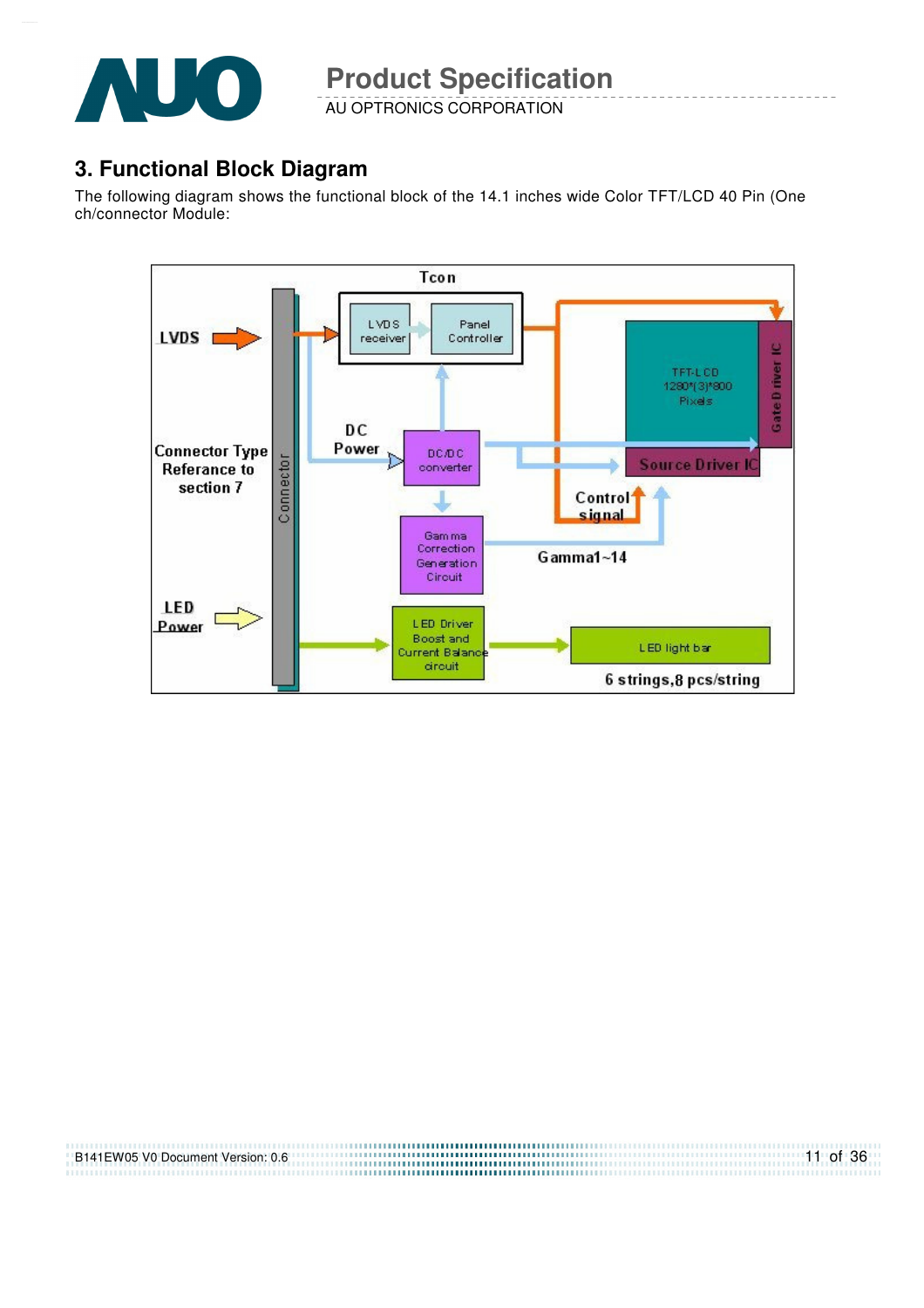

AU OPTRONICS CORPORATION

# **4. Absolute Maximum Ratings**

An absolute maximum rating of the module is as following:

### **4.1 Absolute Ratings of TFT LCD Module**

| ltem                    | Svmbol | Min         | Max  | Unit   | <b>Conditions</b> |
|-------------------------|--------|-------------|------|--------|-------------------|
| Logic/LCD Drive Voltage | Vin    | ∩ ∂<br>ن.∪- | +4.0 | [Volt] | Note              |

### **4.2 Absolute Ratings of Backlight Unit**

| ltem                       | Svmbol     | Min                      | Max             | Unit     | <b>Conditions</b> |
|----------------------------|------------|--------------------------|-----------------|----------|-------------------|
| <b>LED Driving Voltage</b> | VLED       | $\overline{\phantom{0}}$ | 36 (Row Output) | [Volt]   | Note 1,2,3        |
| <b>LED Driving Current</b> | <b>LED</b> | $\overline{\phantom{0}}$ | 30 (Row Output) | [mA] rms | Note 1,2,3        |

### **4.3 Absolute Ratings of Environment**

| <b>Item</b>                  | Symbol     | Min | Max   | Unit                           | <b>Conditions</b> |
|------------------------------|------------|-----|-------|--------------------------------|-------------------|
| <b>Operating Temperature</b> | TOP        |     | $+50$ | $\mathop{\rm l}{\rm c}{\rm l}$ | Note 4            |
| <b>Operation Humidity</b>    | <b>HOP</b> | 8   | 95    | [%RH]                          | Note 4            |
| Storage Temperature          | TST        | -20 | $+65$ | $\mathop{\rm l}{\rm ^oC}$      | Note 4            |
| <b>Storage Humidity</b>      | HST        | 5   | 95    | [%RH]                          | Note 4            |

Note 1: At Ta (25°C)

Note 2: Permanent damage to the device may occur if exceed maximum values

Note 3: LED specification refer to section 5.2

#### **Note 4: For quality performance, please refer to AUO IIS (Incoming Inspection Standard)**.

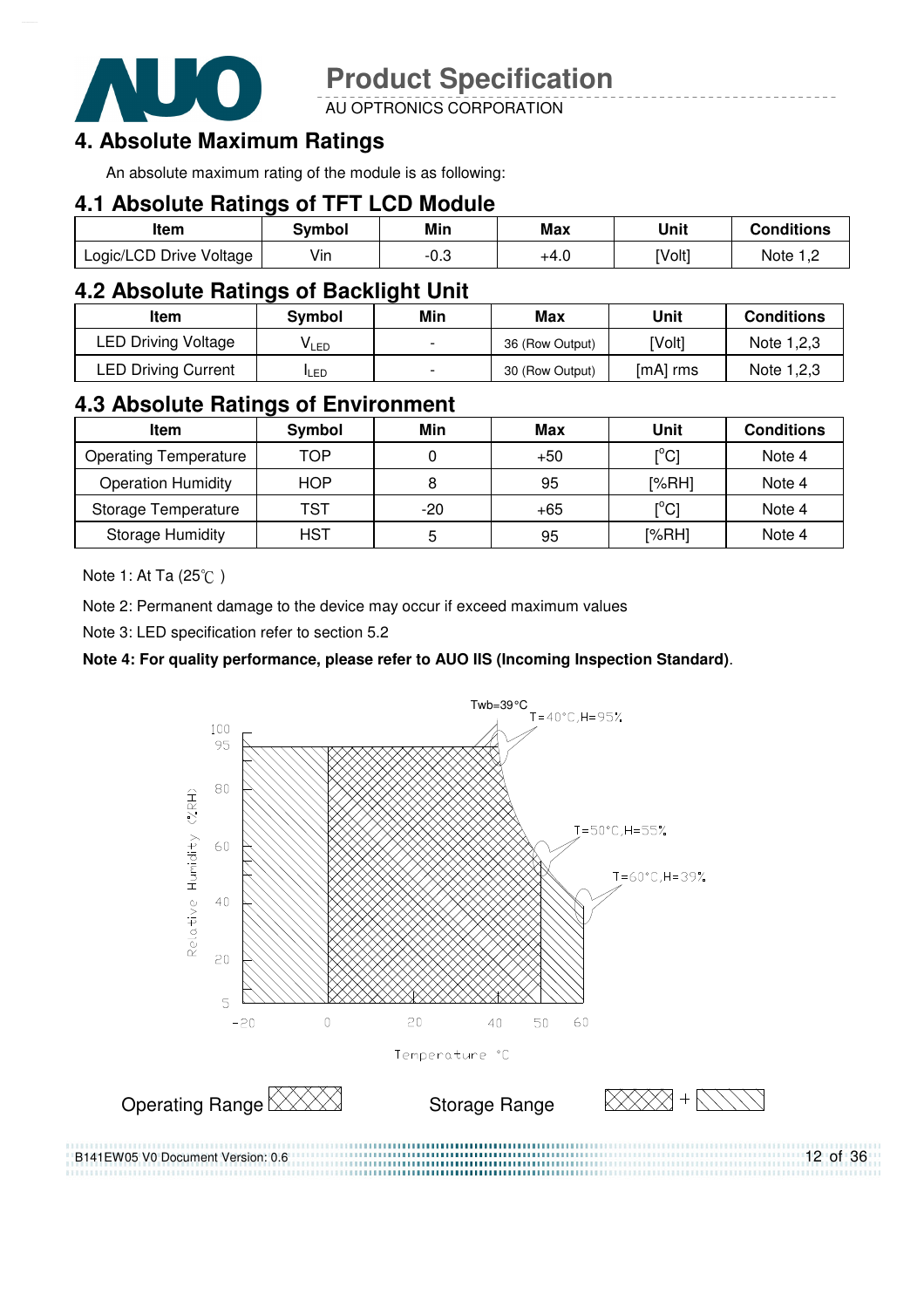AU OPTRONICS CORPORATION

### **5. Electrical characteristics**

### **5.1 TFT LCD Module**

#### **5.1.1 Power Specification**

Input power specifications are as follows;

The power specification are measured under  $25^{\circ}$ C and frame frenquency under 60Hz

| <b>Symble</b> | <b>Parameter</b>                                      | <b>Min</b>               | Typ | <b>Max</b> | <b>Units</b> | <b>Note</b> |
|---------------|-------------------------------------------------------|--------------------------|-----|------------|--------------|-------------|
| <b>VDD</b>    | Logic/LCD Drive<br>Voltage                            | 3.0                      | 3.3 | 3.6        | [Volt]       |             |
| <b>PDD</b>    | <b>VDD Power</b>                                      | -                        |     | 1.1        | [Watt]       | Note $1/2$  |
| IDD           | <b>IDD Current</b>                                    | $\overline{\phantom{a}}$ | 350 | 450        | [mA]         | Note $1/2$  |
| <b>IRush</b>  | <b>Inrush Current</b>                                 | $\overline{\phantom{a}}$ |     | 2000       | [mA]         | Note 3      |
| <b>VDDrp</b>  | Allowable<br>Logic/LCD Drive<br><b>Ripple Voltage</b> | $\overline{\phantom{a}}$ |     | 100        | [mV]<br>p-p  |             |

Note 1: Maximum Measurement Condition: Black Pattern

Note 2 : Typical Measurement Condition: Mosaic Pattern

Note 3: Measure Condition



13 of 36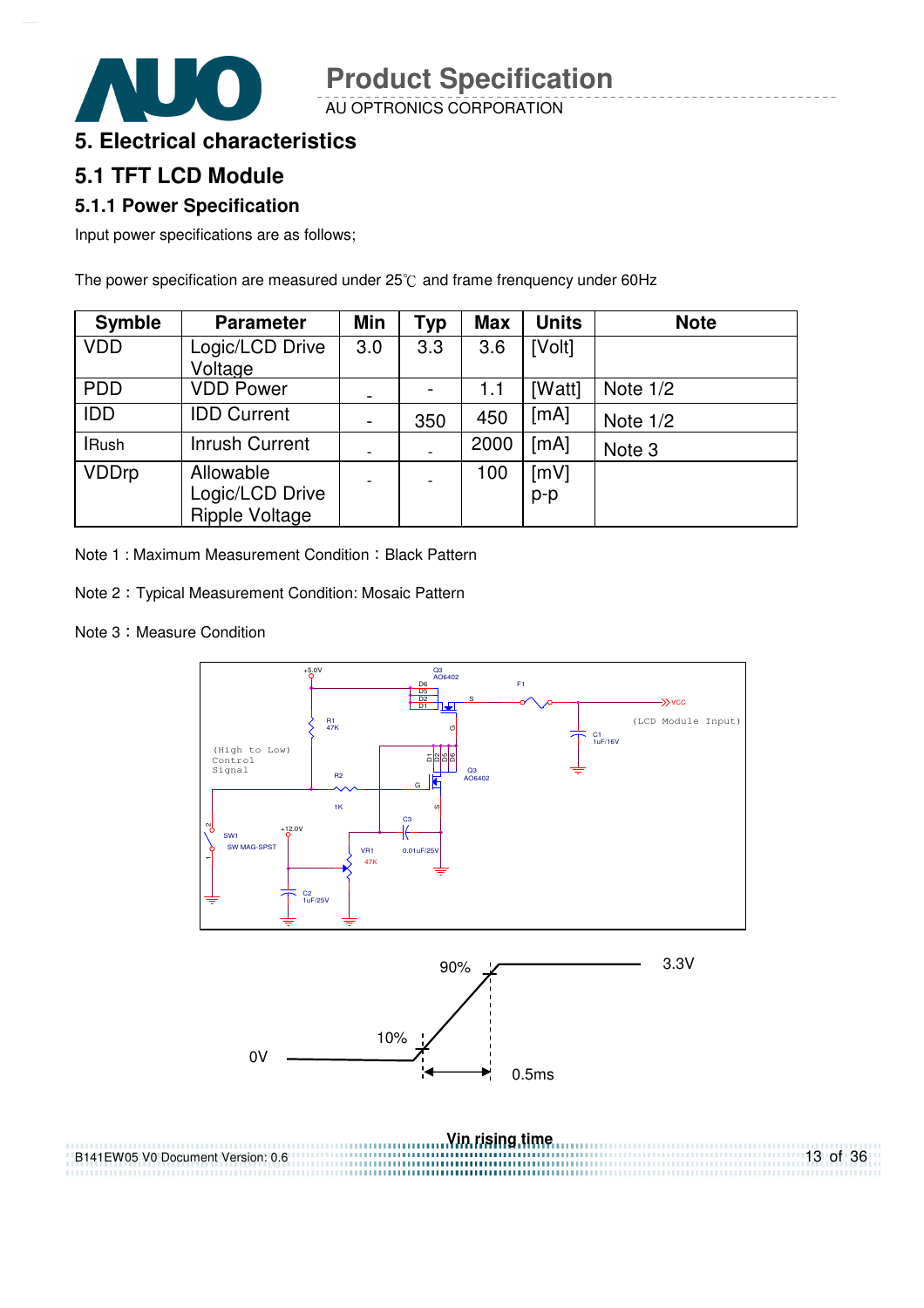

AU OPTRONICS CORPORATION

#### **5.1.2 Signal Electrical Characteristics**

Input signals shall be low or High-impedance state when VDD is off. It is recommended to refer the specifications of THC63LVDF84A (Thine Electronics Inc.) in detail.

Signal electrical characteristics are as follows;

| <b>Parameter</b> | <b>Condition</b>                                 | Min    | <b>Max</b> | <b>Unit</b> |
|------------------|--------------------------------------------------|--------|------------|-------------|
| Vth              | Differential Input High<br>Threshold (Vcm=+1.2V) |        | 100        | [mV]        |
| Vtl              | Differential Input Low<br>Threshold (Vcm=+1.2V)  | $-100$ |            | [mV]        |
| Vcm              | Differential Input<br>Common Mode Voltage        | 1.125  | 1.375      | [V]         |

Note: LVDS Signal Waveform

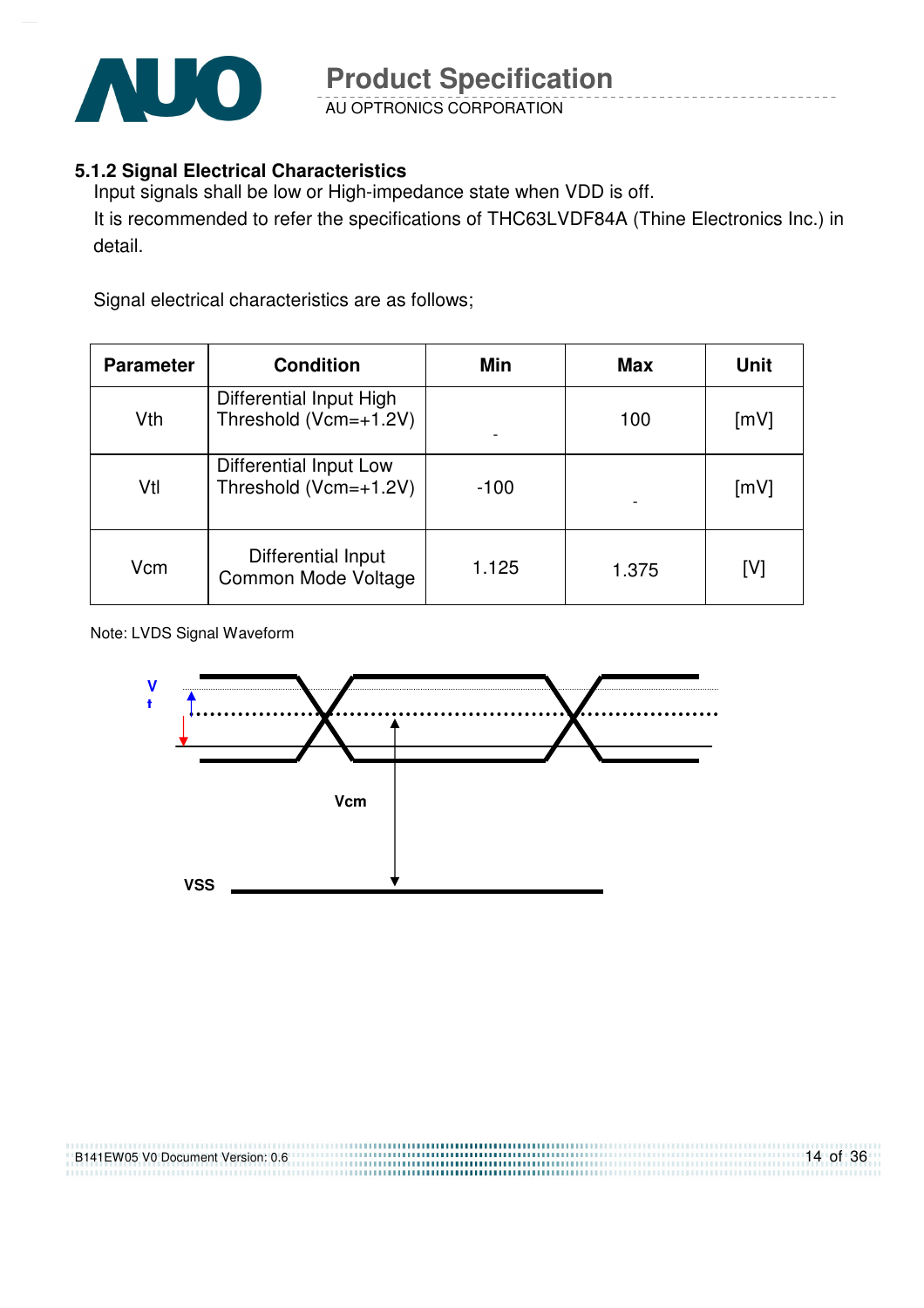

AU OPTRONICS CORPORATION

| <b>Parameter</b>                | <b>Symbol</b>    | <b>Min</b> | <b>Typ</b> | <b>Max</b> | <b>Units</b> | <b>Condition</b>                  |
|---------------------------------|------------------|------------|------------|------------|--------------|-----------------------------------|
| <b>LED Forward Voltage</b>      | $V_F$            | 2.95       | 3.15       | 3.35       | [Volt]       | $(Ta=25^{\circ}C)$                |
| <b>LED Forward Current</b>      | I⊧.              |            | 20         | 30         | [mA]         | $(Ta=25^{\circ}C)$                |
| <b>LED Power</b><br>consumption | $P_{LED}$        |            | 3.78       |            | [Watt]       | $(Ta=25^{\circ}C)$<br>Note 1      |
| <b>LED Life-Time</b>            | N/A              | 10,000     |            |            | Hour         | $(Ta=25^{\circ}C)$<br>$I_F=20$ mA |
|                                 |                  |            |            |            |              | Note 2                            |
| <b>Output PWM frequency</b>     | F <sub>PWM</sub> | 180        | 200        | 220        | Hz           |                                   |
| Duty ratio                      |                  | 20         |            | 100        | $\%$         |                                   |

LED Parameter guideline for LED driving selection (Ref. Remark 1)

**Note 1:** Calculator value for reference IF×VF =P

**Note 2:** The LED life-time define as the estimated time to 50% degradation of initial luminous.

........................ 

| B141EW05 V0 Document Version: 0.6<br>,,,,,,,,,,,,,,,,,,,,,,,,,, | .<br><b><i>ITTITITITITI</i></b> |
|-----------------------------------------------------------------|---------------------------------|
|                                                                 |                                 |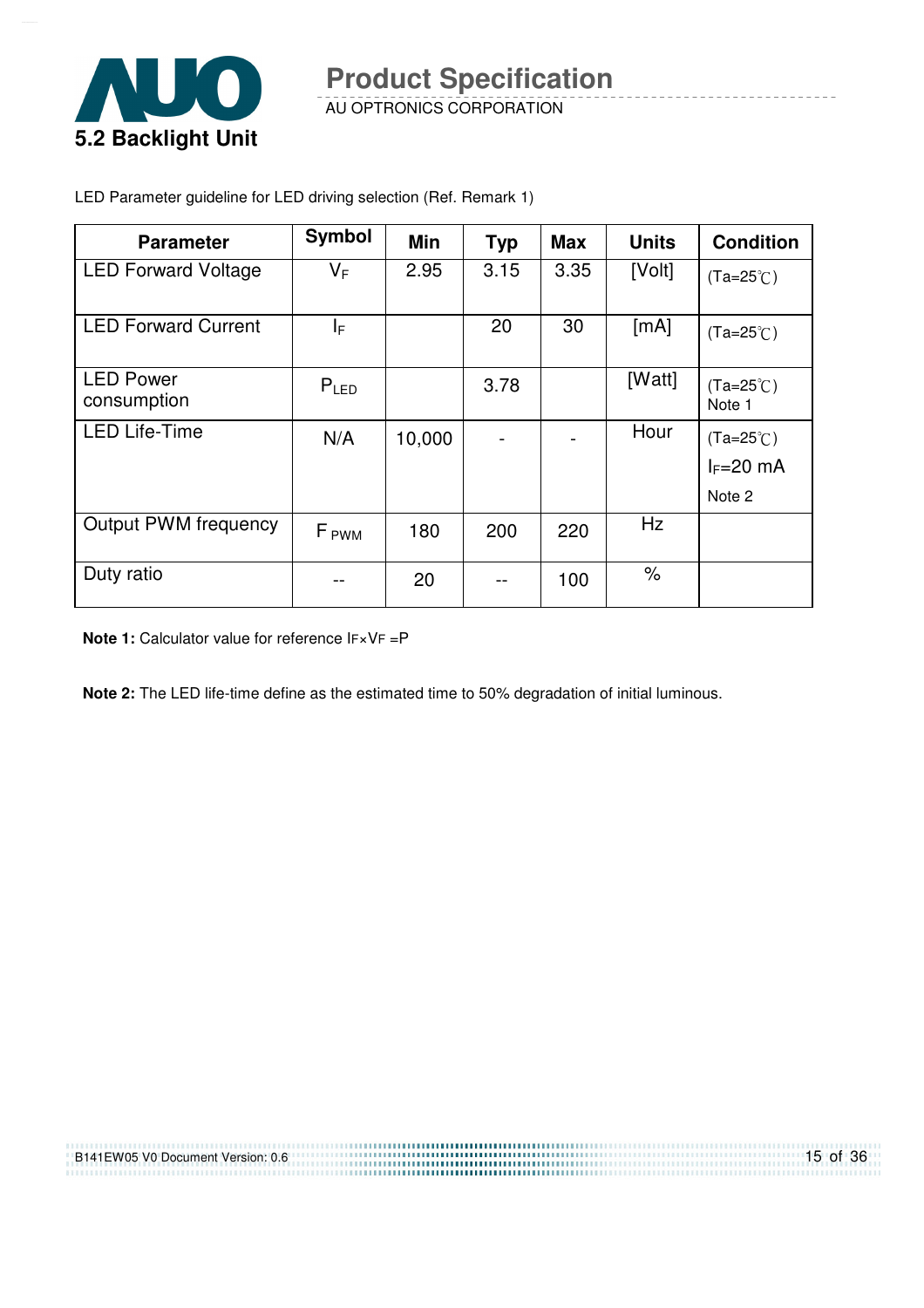

AU OPTRONICS CORPORATION **Product Specification** 

# **6. Signal Characteristic**

### **6.1 Pixel Format Image**

Following figure shows the relationship of the input signals and LCD pixel format.



B141EW05 V0 Document Version: 0.6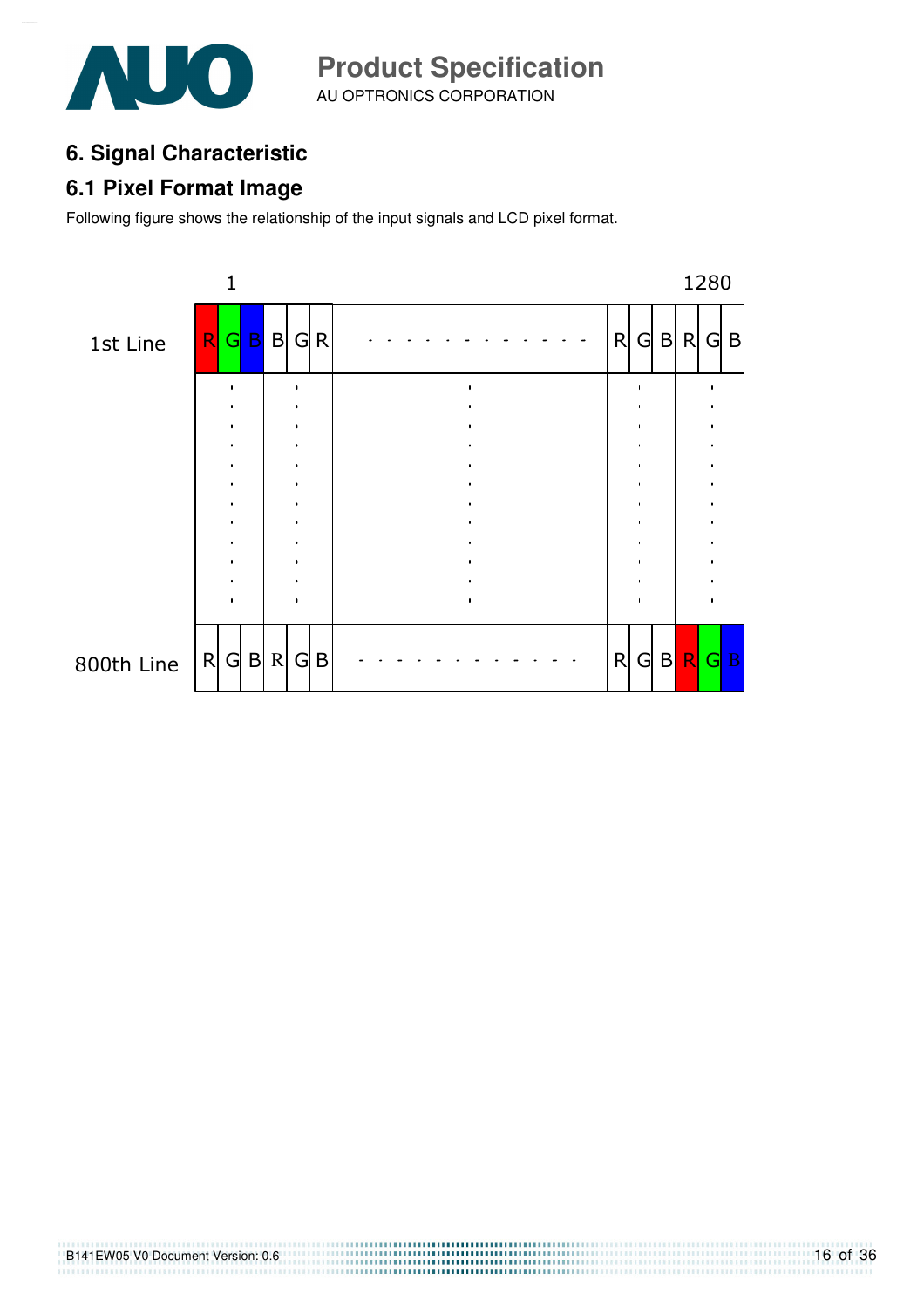

AU OPTRONICS CORPORATION

### **6.2 The input data format**



| <b>Signal Name</b>                                                                                       | <b>Description</b>                                                                                                                  |                                                                                                                                                 |
|----------------------------------------------------------------------------------------------------------|-------------------------------------------------------------------------------------------------------------------------------------|-------------------------------------------------------------------------------------------------------------------------------------------------|
| R <sub>5</sub><br>R <sub>4</sub><br>R <sub>3</sub><br>R <sub>2</sub><br>R1<br>R <sub>0</sub>             | Red Data 5 (MSB)<br>Red Data 4<br>Red Data 3<br>Red Data 2<br>Red Data 1<br>Red Data 0 (LSB)<br>Red-pixel Data                      | Red-pixel Data<br>Each red pixel's brightness data consists of<br>these 6 bits pixel data.                                                      |
| G <sub>5</sub><br>G <sub>4</sub><br>G <sub>3</sub><br>G <sub>2</sub><br>G <sub>1</sub><br>G <sub>0</sub> | Green Data 5 (MSB)<br>Green Data 4<br>Green Data 3<br>Green Data 2<br>Green Data 1<br>Green Data 0 (LSB)<br>Green-pixel Data        | Green-pixel Data<br>Each green pixel's brightness data consists of<br>these 6 bits pixel data.                                                  |
| <b>B5</b><br><b>B4</b><br>B <sub>3</sub><br><b>B2</b><br><b>B1</b><br>B <sub>0</sub>                     | Blue Data 5 (MSB)<br>Blue Data 4<br>Blue Data 3<br>Blue Data 2<br><b>Blue Data 1</b><br>Blue Data 0 (LSB)<br><b>Blue-pixel Data</b> | <b>Blue-pixel Data</b><br>Each blue pixel's brightness data consists of<br>these 6 bits pixel data.                                             |
| <b>RxCLKIN</b>                                                                                           | Data Clock                                                                                                                          | The signal is used to strobe the pixel data and<br>DE signals. All pixel data shall be valid at the<br>falling edge when the DE signal is high. |
| DE                                                                                                       | <b>Display Timing</b>                                                                                                               | This signal is strobed at the falling edge of<br>RxCLKIN. When the signal is high, the pixel<br>data shall be valid to be displayed.            |
| VS                                                                                                       | <b>Vertical Sync</b>                                                                                                                | The signal is synchronized to RxCLKIN.                                                                                                          |
| <b>HS</b>                                                                                                | <b>Horizontal Sync</b>                                                                                                              | The signal is synchronized to RxCLKIN.                                                                                                          |

Note: Output signals from any system shall be low or High-impedance state when VDD is off.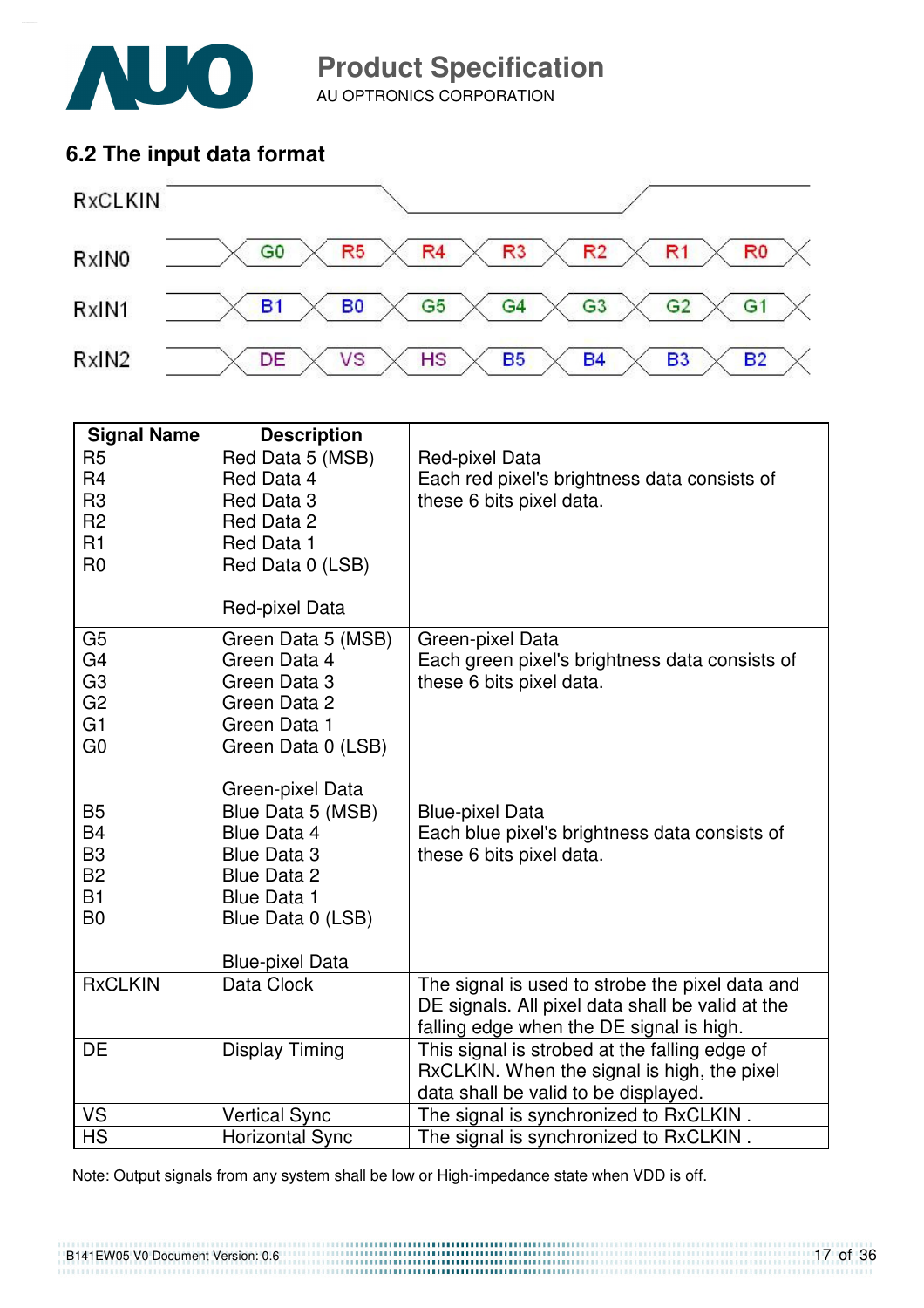

AU OPTRONICS CORPORATION

# **6.3 Signal Description/Pin Assignment**

LVDS is a differential signal technology for LCD interface and high speed data transfer device.

| PIN#           | <b>Signal Name</b>  | <b>Description</b>                              |
|----------------|---------------------|-------------------------------------------------|
| 1              | <b>GND</b>          | Ground                                          |
| $\overline{2}$ | <b>VDD</b>          | +3.3V Power Supply                              |
| 3              | <b>VDD</b>          | +3.3V Power Supply                              |
| 4              | V <sub>EDID</sub>   | +3.3V EDID Power                                |
| 5              | <b>NC</b>           | No Connection (Reserve for AUO test)            |
| 6              | $CLK_{EDID}$        | <b>EDID Clock Input</b>                         |
| 7              | DATA <sub>EDD</sub> | <b>EDID Data Input</b>                          |
| 8              | RxIN0-              | LVDS differential data input(R0-R5, G0)         |
| 9              | RxIN0+              | LVDS differential data input(R0-R5, G0)         |
| 10             | <b>GND</b>          | Ground                                          |
| 11             | RxIN1-              | LVDS differential data input(G1-G5, B0-B1)      |
| 12             | $RxIN1+$            | LVDS differential data input(G1-G5, B0-B1)      |
| 13             | <b>GND</b>          | Ground                                          |
| 14             | RxIN2-              | LVDS differential data input(B2-B5, HS, VS, DE) |
| 15             | RxIN2+              | LVDS differential data input(B2-B5, HS, VS, DE) |
| 16             | <b>GND</b>          | Ground                                          |
| 17             | RxCLKIN-            | LVDS differential clock input                   |
| 18             | RxCLKIN+            | LVDS differential clock input                   |
| 19             | <b>GND</b>          | Ground                                          |
| 20             | <b>NC</b>           | No Connection (Reserve for AUO test)            |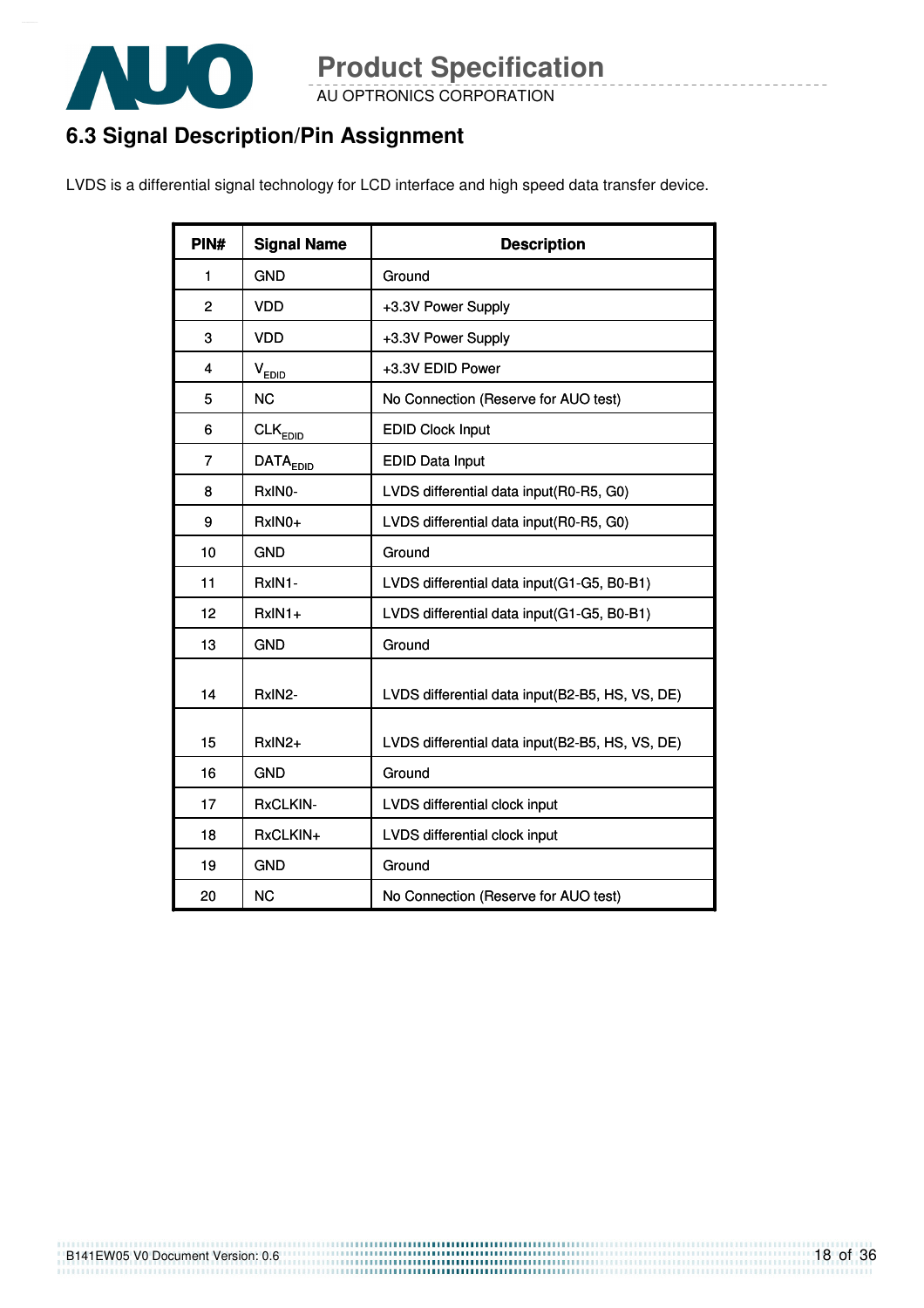

AU OPTRONICS CORPORATION

| PIN# | Signal Name     | Description                          |
|------|-----------------|--------------------------------------|
| 21   | <b>NC</b>       | No Connection (Reserve for AUO test) |
| 22   | <b>GND</b>      | Ground                               |
| 23   | <b>NC</b>       | No Connection (Reserve for AUO test) |
| 24   | <b>NC</b>       | No Connection (Reserve for AUO test) |
| 25   | <b>GND</b>      | Ground                               |
| 26   | <b>NC</b>       | No Connection (Reserve for AUO test) |
| 27   | <b>NC</b>       | No Connection (Reserve for AUO test) |
| 28   | <b>GND</b>      | Ground                               |
| 29   | <b>NC</b>       | No Connection (Reserve for AUO test) |
| 30   | <b>NC</b>       | No Connection (Reserve for AUO test) |
| 31   | <b>VLED GND</b> | <b>LED Ground</b>                    |
| 32   | <b>VLED GND</b> | <b>LED Ground</b>                    |
| 33   | <b>VLED GND</b> | <b>LED Ground</b>                    |
| 34   | <b>VLED</b>     | <b>LED Power Supply 7V-20V</b>       |
| 35   | <b>VLED</b>     | <b>LED Power Supply 7V-20V</b>       |
| 36   | <b>VLED</b>     | <b>LED Power Supply 7V-20V</b>       |
| 37   | <b>VLED</b>     | <b>LED Power Supply 7V-20V</b>       |
| 38   | <b>S PWMIN</b>  | <b>System PWM signal Input</b>       |
| 39   | <b>LED EN</b>   | LED enable pin (+3V input)           |
| 40   | <b>NC</b>       | <b>NC</b>                            |

B141EW05 V0 Document Version: 0.6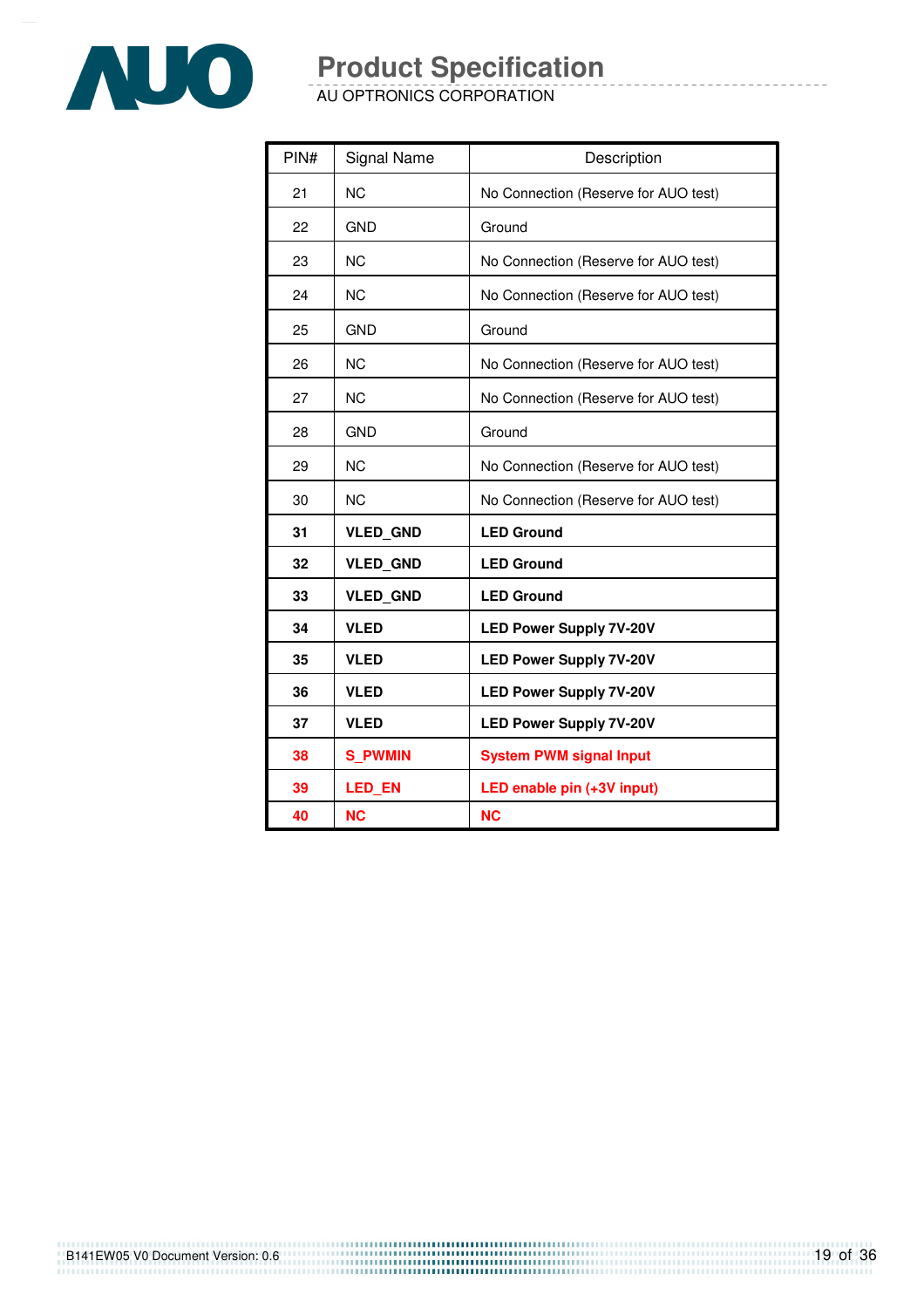

AU OPTRONICS CORPORATION

Note1: Start from right side



Note2: Input signals shall be low or High-impedance state when VDD is off.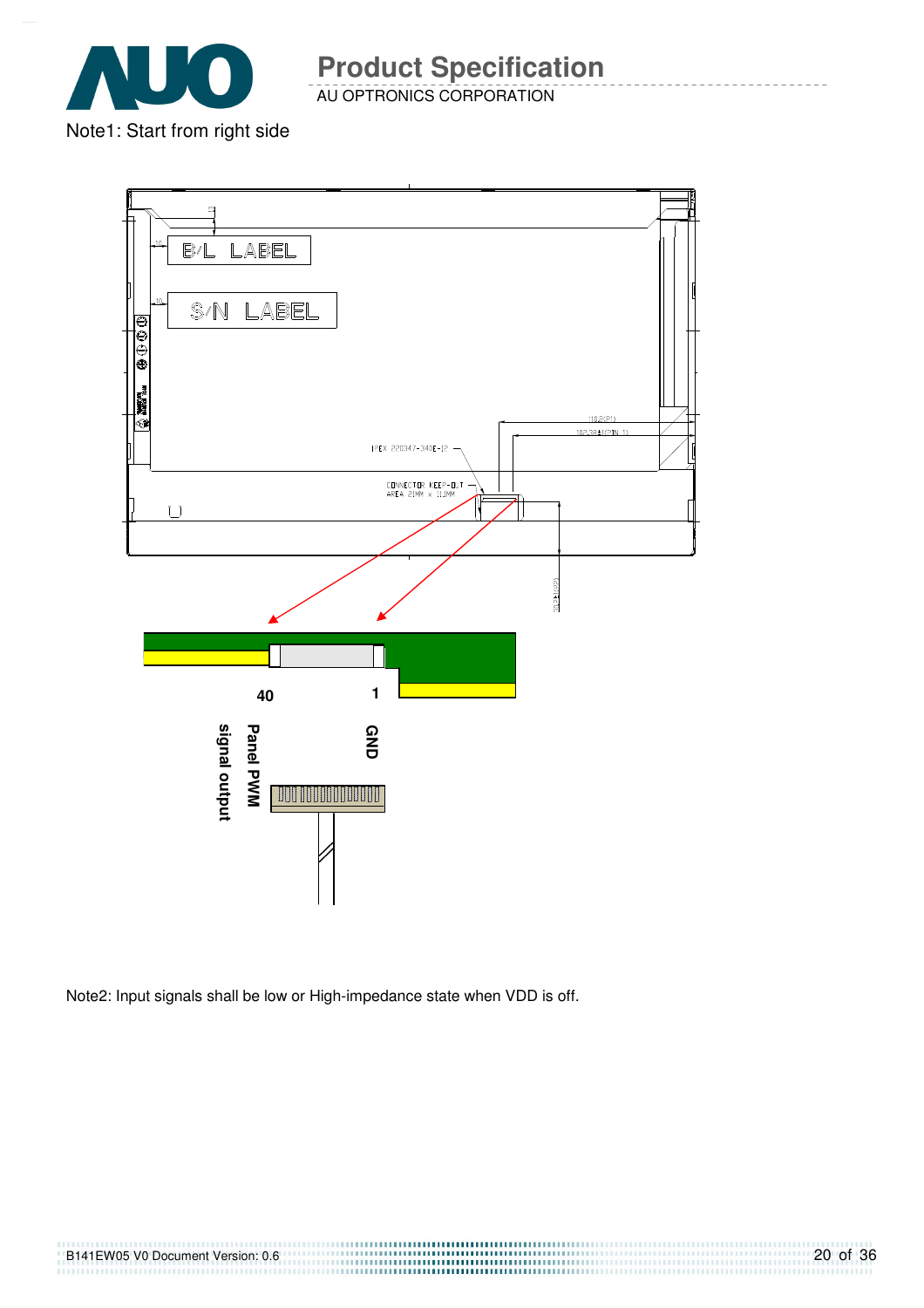

#### AU OPTRONICS CORPORATION

internal circuit of LVDS inputs are as following.

The module uses a 100ohm resistor between positive and negative data lines of each receiver input

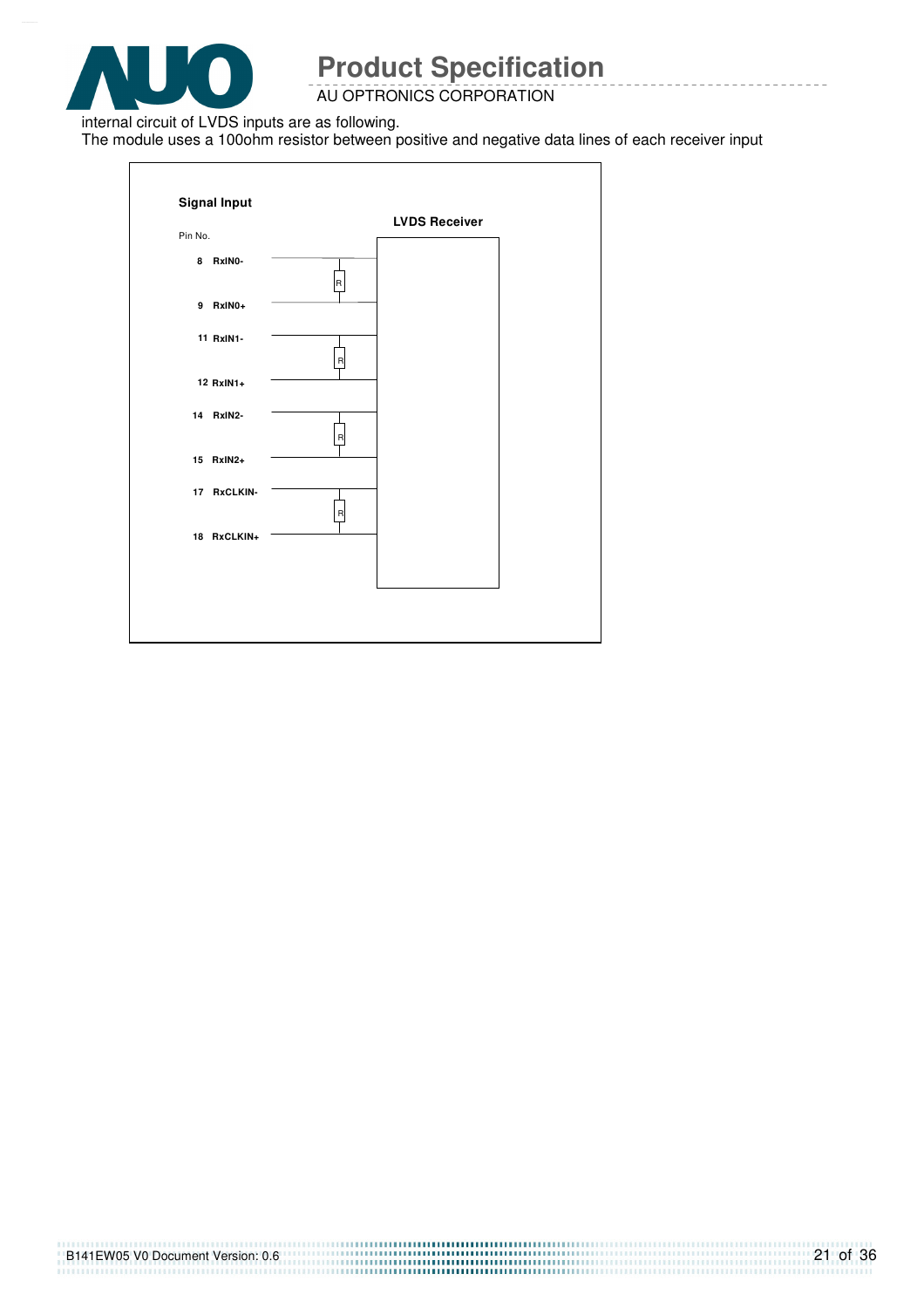

AU OPTRONICS CORPORATION **Product Specification** 

# **6.4 Interface Timing**

#### **6.4.1 Timing Characteristics**

Basically, interface timings should match the 1280x800 /60Hz manufacturing guide line timing.

| <b>Parameter</b>       |                 | Symbol                        | Min. | Typ. | Max. | Unit                         |
|------------------------|-----------------|-------------------------------|------|------|------|------------------------------|
| <b>Frame Rate</b>      |                 |                               | ۰    | 60   |      | Hz                           |
| <b>Clock frequency</b> |                 | $1/\mathbf{T}_{\text{Clock}}$ | ۰    | 68.9 | ۰    | <b>MHz</b>                   |
|                        | <b>Period</b>   | $T_{V}$                       | 803  | 816  | 1023 |                              |
| <b>Vertical</b>        | <b>Active</b>   | T <sub>VD</sub>               | 800  | 800  | 800  | $\mathbf{T}_{\mathsf{Line}}$ |
| <b>Section</b>         | <b>Blanking</b> | $T_{VB}$                      | 3    | 16   | 223  |                              |
|                        | <b>Period</b>   | $\mathsf{T}_\mathsf{H}$       | 1303 | 1408 | 2047 |                              |
| <b>Horizontal</b>      | <b>Active</b>   | $\mathsf{T}_{\mathsf{HD}}$    | 1280 | 1280 | 1280 | $\mathbf{T}_{\text{Clock}}$  |
| <b>Section</b>         | <b>Blanking</b> | $\textsf{T}_{\sf HB}$         | 23   | 118  | 767  |                              |

Note : DE mode only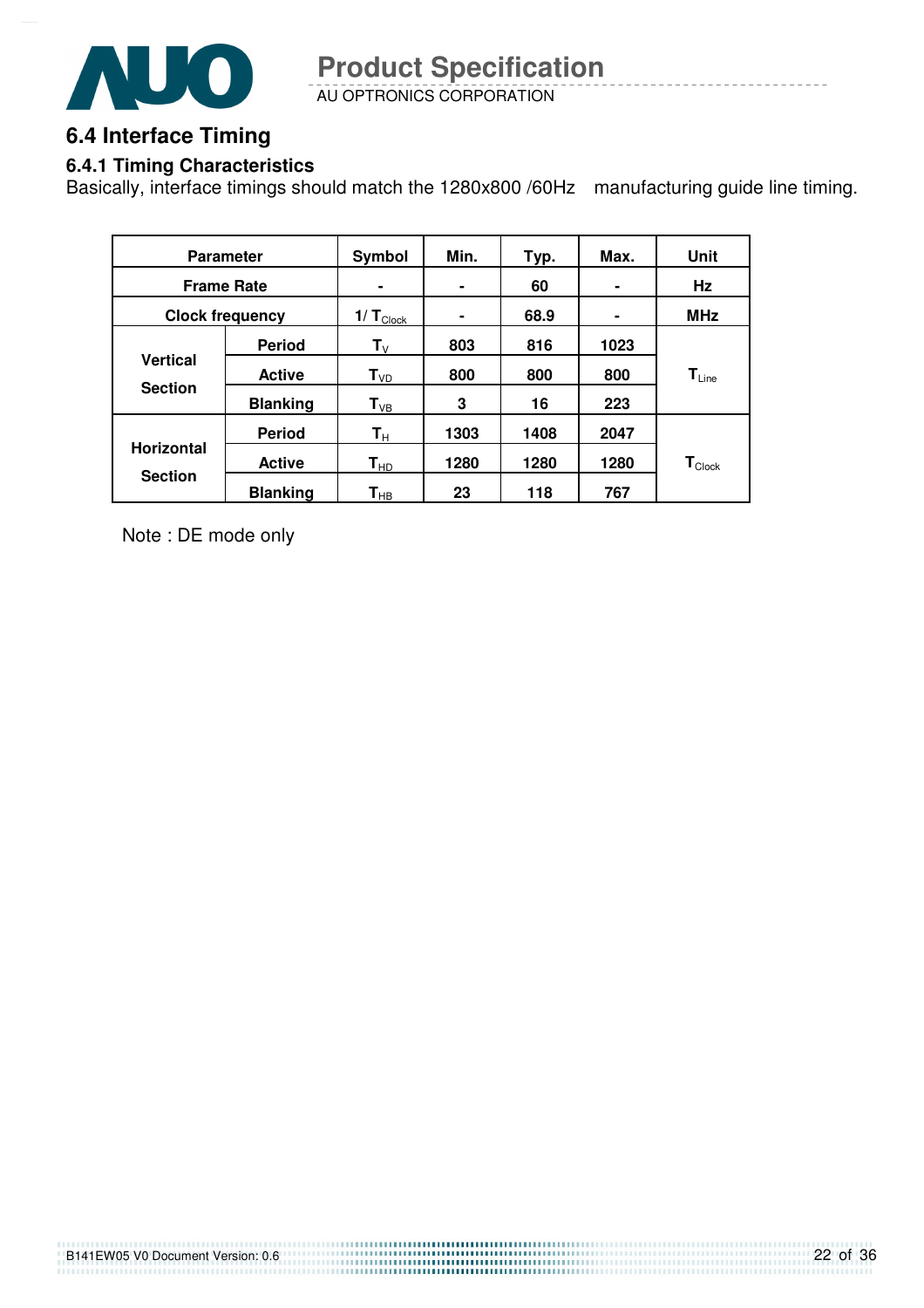

AU OPTRONICS CORPORATION **Product Specification** 

### **6.4.2 Timing diagram**



B141EW05 V0 Document Version: 0.6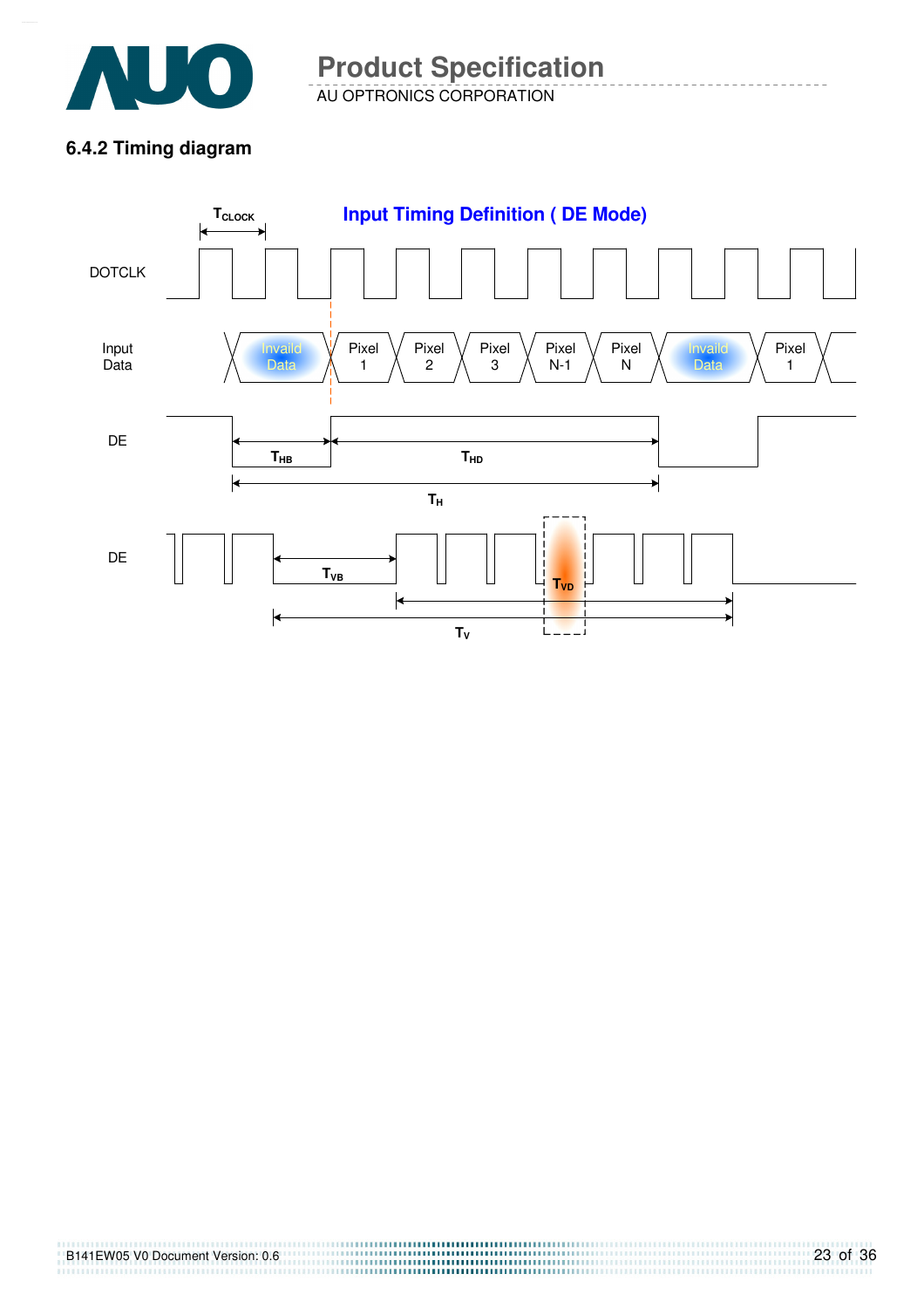

B141EW05 V0 Document Version: 0.6

### **6.5 Power ON/OFF Sequence**

VDD power on/off sequence is as follows. Interface signals are also shown in the chart. Signals from any system shall be Hi-Z state or low level when VDD is off



#### **Power Sequence Timing**

| Parameter) | Min. | Typ. | Max. | <b>Units</b> |
|------------|------|------|------|--------------|
| T1         | 0.5  | m.   | 10   | (ms)         |
| Τ2,        | 0    | m.   | 50   | (ms)         |
| T3         | 0    | ш.   | 50   | $(m_3)$      |
| <b>T4</b>  | 400  | m.   |      | (ms)         |
| T5         | 200  | m.   | m.   | (ms)         |
| T6,        | 200  | m.   | œ.   | (ms)         |
| ΤТ         | 0    | m.   | 10   | (maj)        |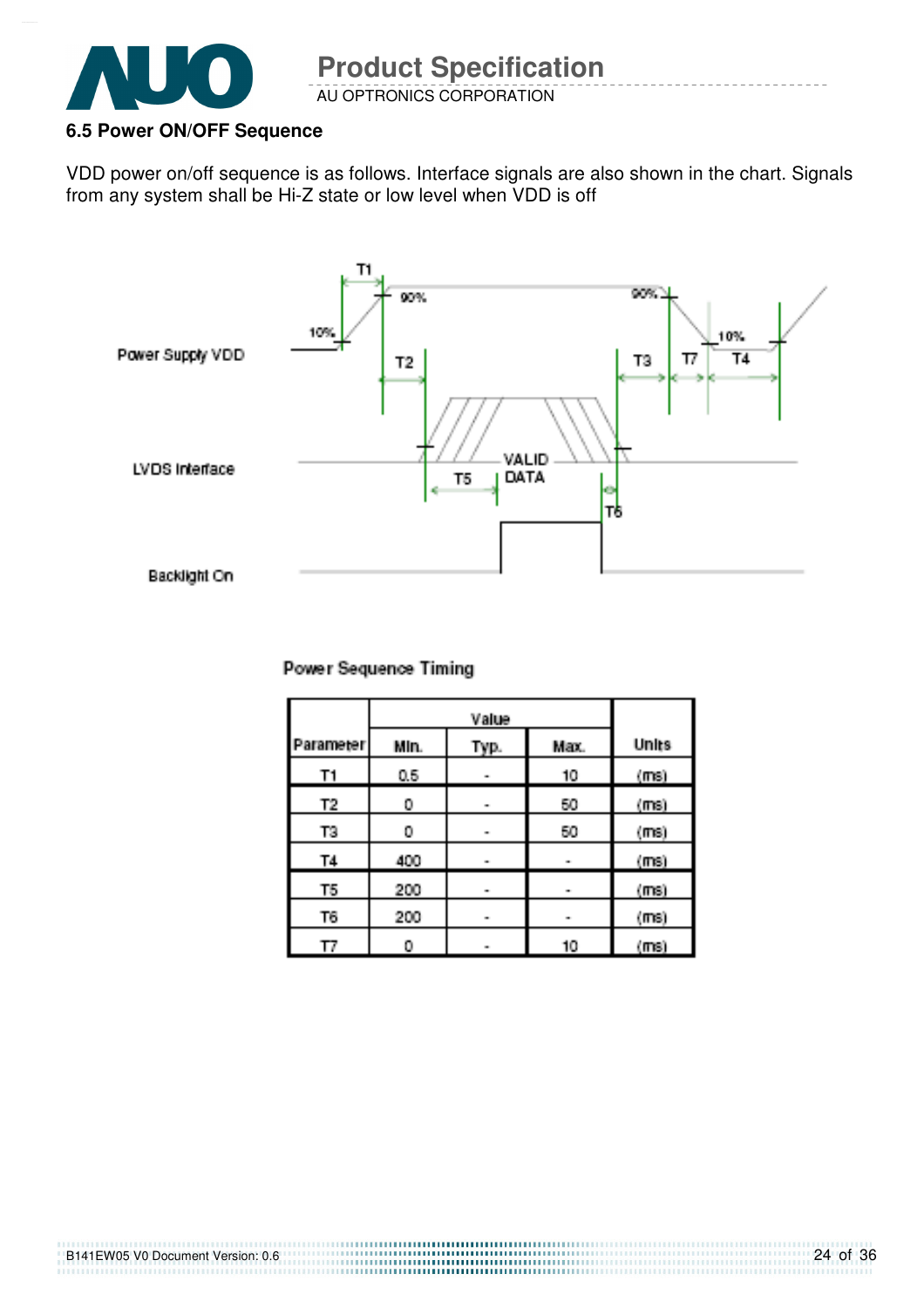

### LED on/off sequence is as follows. Interface signals are also shown in the chart.



#### **Power Sequence Timing**

| Symbol         | Min | Typ | Max | Unit |
|----------------|-----|-----|-----|------|
| T1             | 10  |     |     | ms   |
| T <sub>2</sub> | 10  |     |     | ms   |
| T <sub>3</sub> | 50  |     |     | ms   |
| <b>T4</b>      | 0   |     |     | ms   |
| T <sub>5</sub> | 10  |     |     | ms   |

Note: The duty of LED dimming signal should be more than 20% in T2 and T3.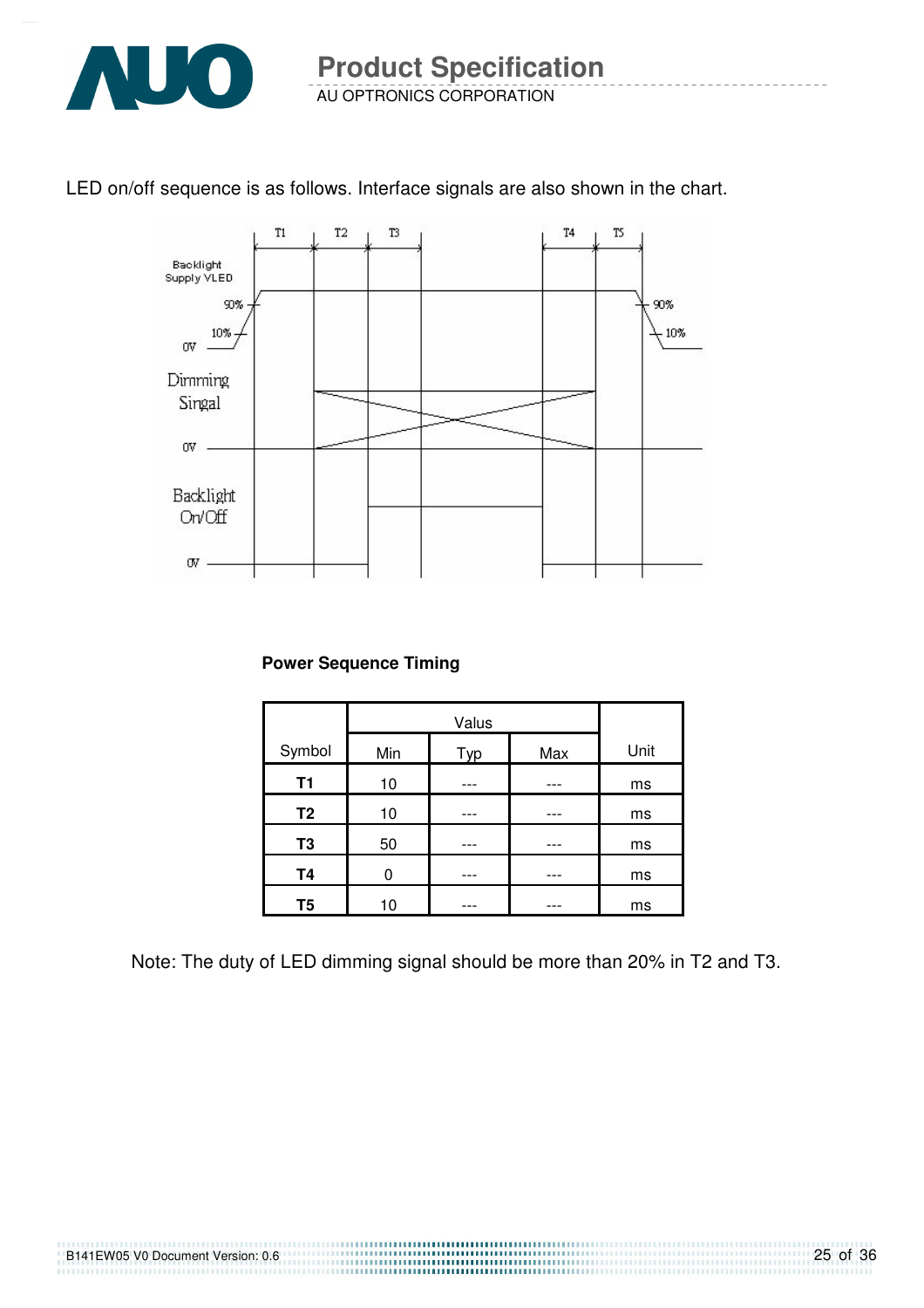

# **7. Connector Description**

Physical interface is described as for the connector on module.

These connectors are capable of accommodating the following signals and will be following components.

# **7.1 TFT LCD Module**

| <b>Connector Name / Designation</b> | <b>For Signal Connector</b>      |  |  |
|-------------------------------------|----------------------------------|--|--|
| Manufacturer                        | <b>IPEX or compatible</b>        |  |  |
| Type / Part Number                  | IPEX 20347-340E-12 or compatible |  |  |
| <b>Mating Housing/Part Number</b>   | IPEX 20347-340E-12 or compatible |  |  |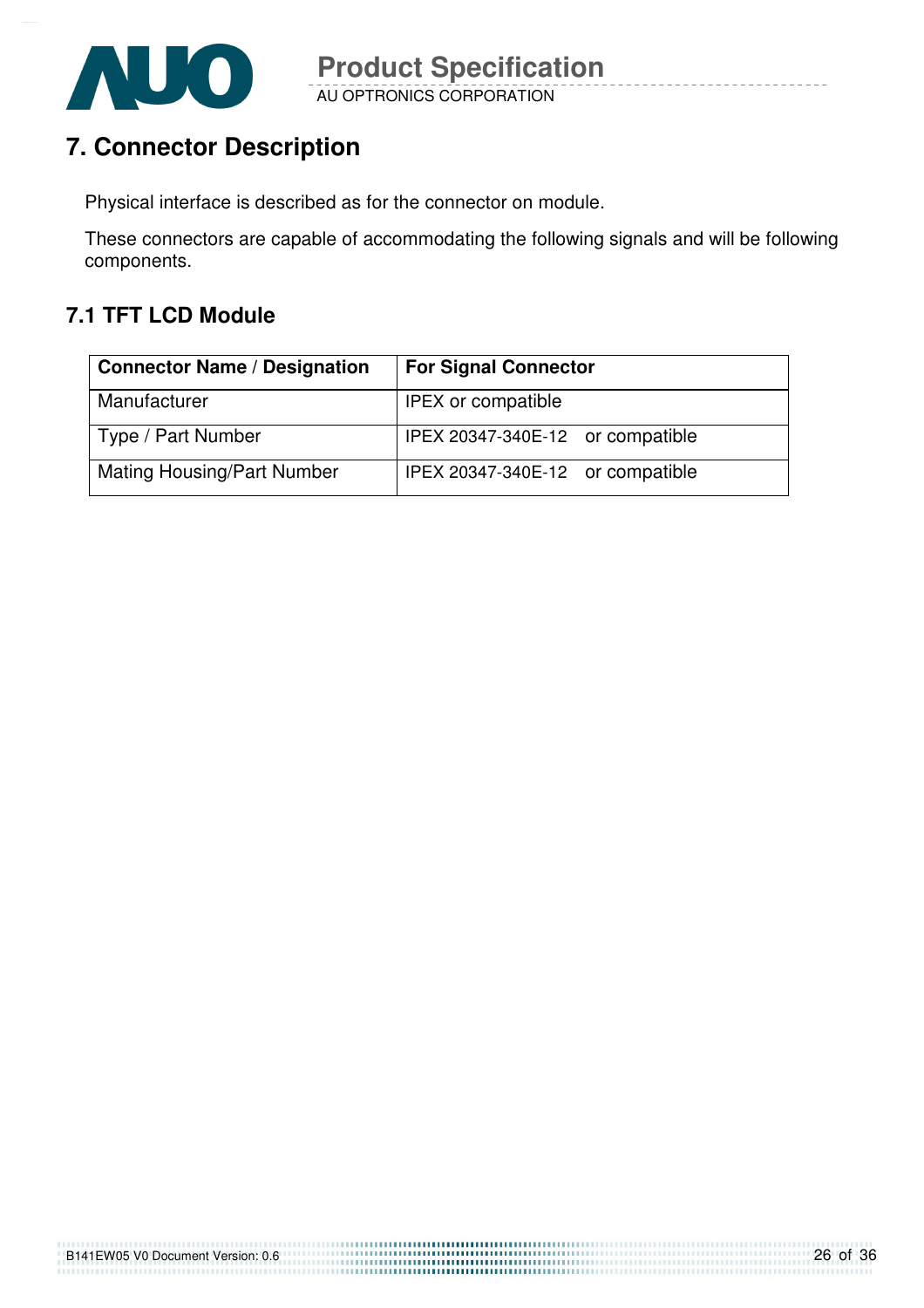

# **8. LED Driving Specification**

### **8.1 Connector Description**

It is a intergrative interface and comibe into LVDS connector. The type and mating refer to section 7.

### **8.2 Pin Assignment**

Ref. to 6.3

# **9. Vibration and Shock Test**

### **9.1 Vibration Test**

**Test Spec:** 

- **•** Test method: Non-Operation
- Acceleration: 1.5 G , Half sine pulse
- Frequency: 5 150Hz Random
- Sweep: 30 Minutes each Axis (X, Y, Z)

### **9.2 Shock Test Spec:**

**Test Spec:** 

- **•** Test method: Non-Operation
- Acceleration: 240 G, Half sine pulse
- Active time: 2 ms
- Pulse: X,Y,Z .one time for each side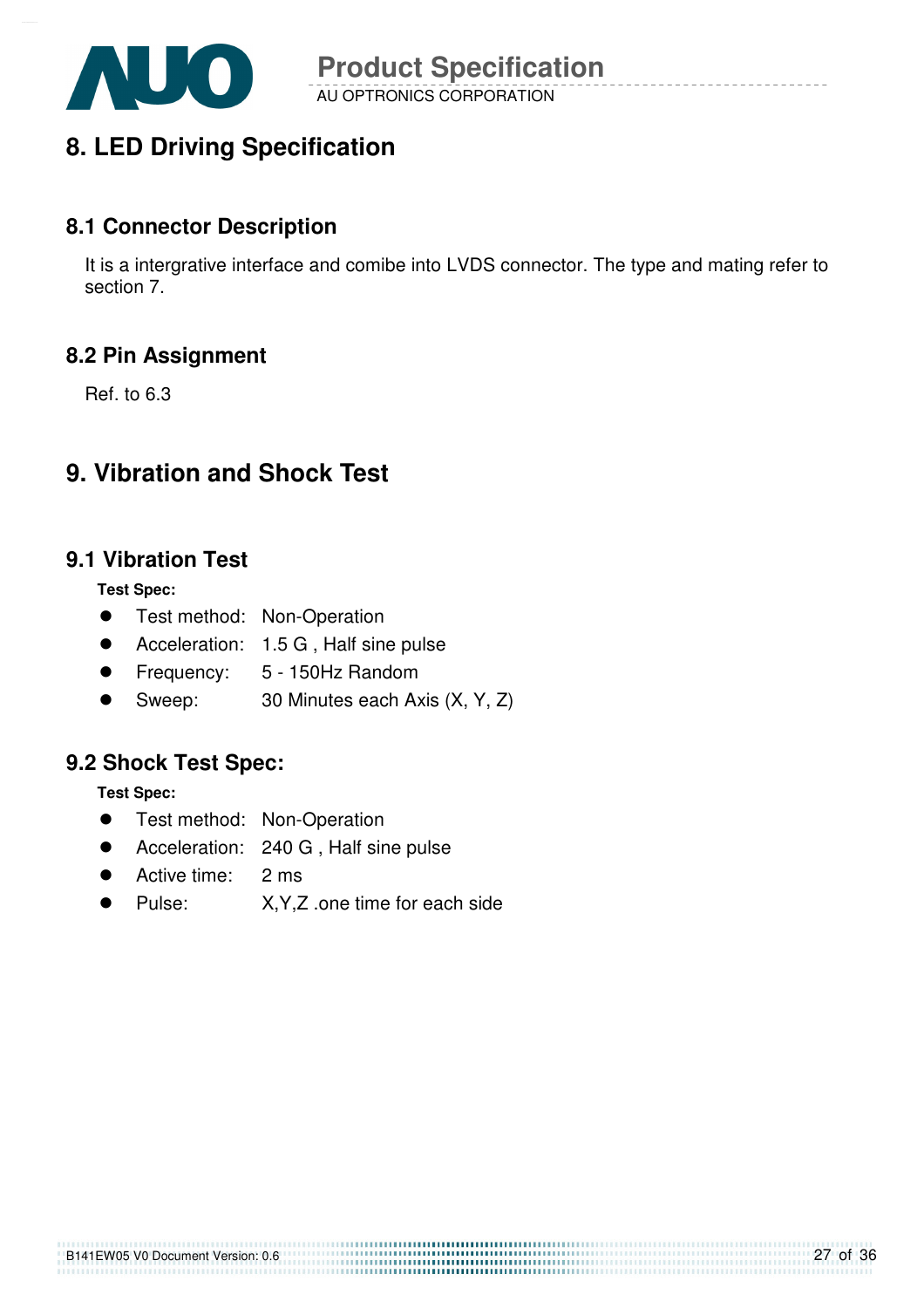

AU OPTRONICS CORPORATION

# **10. Reliability**

| <b>Items</b>                                | <b>Required Condition</b>                     | <b>Note</b> |
|---------------------------------------------|-----------------------------------------------|-------------|
| <b>Temperature</b><br><b>Humidity Bias</b>  | Ta= 40℃, 90%RH, 300h                          |             |
| <b>High Temperature</b><br><b>Operation</b> | Ta= 50℃, Dry, 300h                            |             |
| <b>Low Temperature</b><br><b>Operation</b>  | Ta= 0℃, 300h                                  |             |
| <b>High Temperature</b><br><b>Storage</b>   | Ta= 60℃, 300h                                 |             |
| <b>Low Temperature</b><br><b>Storage</b>    | Ta= -20℃, 300h                                |             |
| <b>Thermal Shock</b><br>Test                | Ta=-20℃to 60℃, Duration at 30 min, 100 cycles |             |
| <b>ESD</b>                                  | <b>Contact:±8 KV</b>                          | Note 1      |
|                                             | Air : ±15 KV                                  |             |

**Note1:** According to EN 61000-4-2 , ESD class B: Some performance degradation allowed. No data lost

. Self-recoverable. No hardware failures.

**Remark:** MTBF (Excluding the LED): 30,000 hours with a confidence level 90%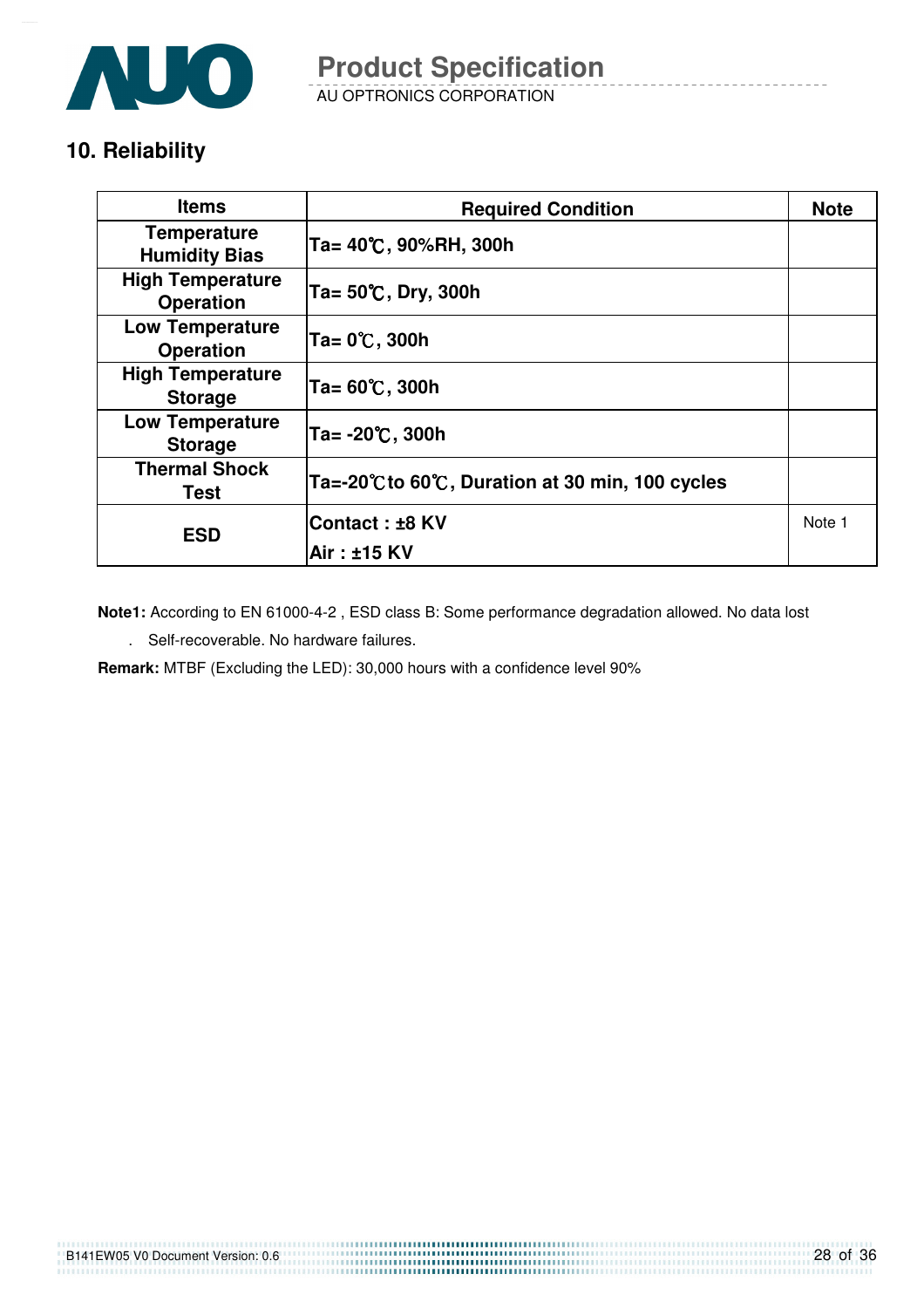

### **11. Mechanical Characteristics**

### **11.1 LCM Outline Dimension**



B141EW05 V0 Document Version: 0.6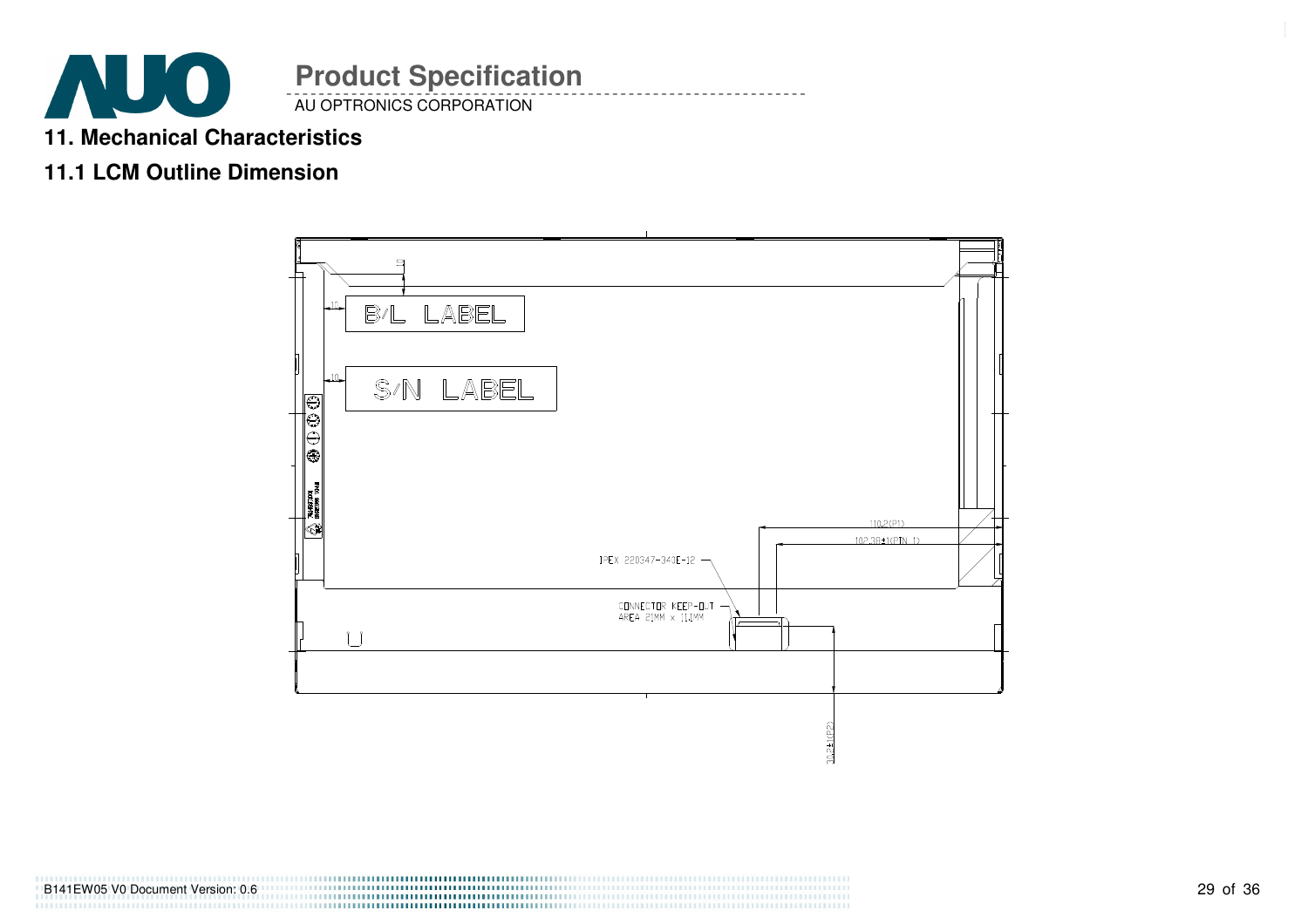

AU OPTRONICS CORPORATION



B141EW05 V0 Document Version: 0.6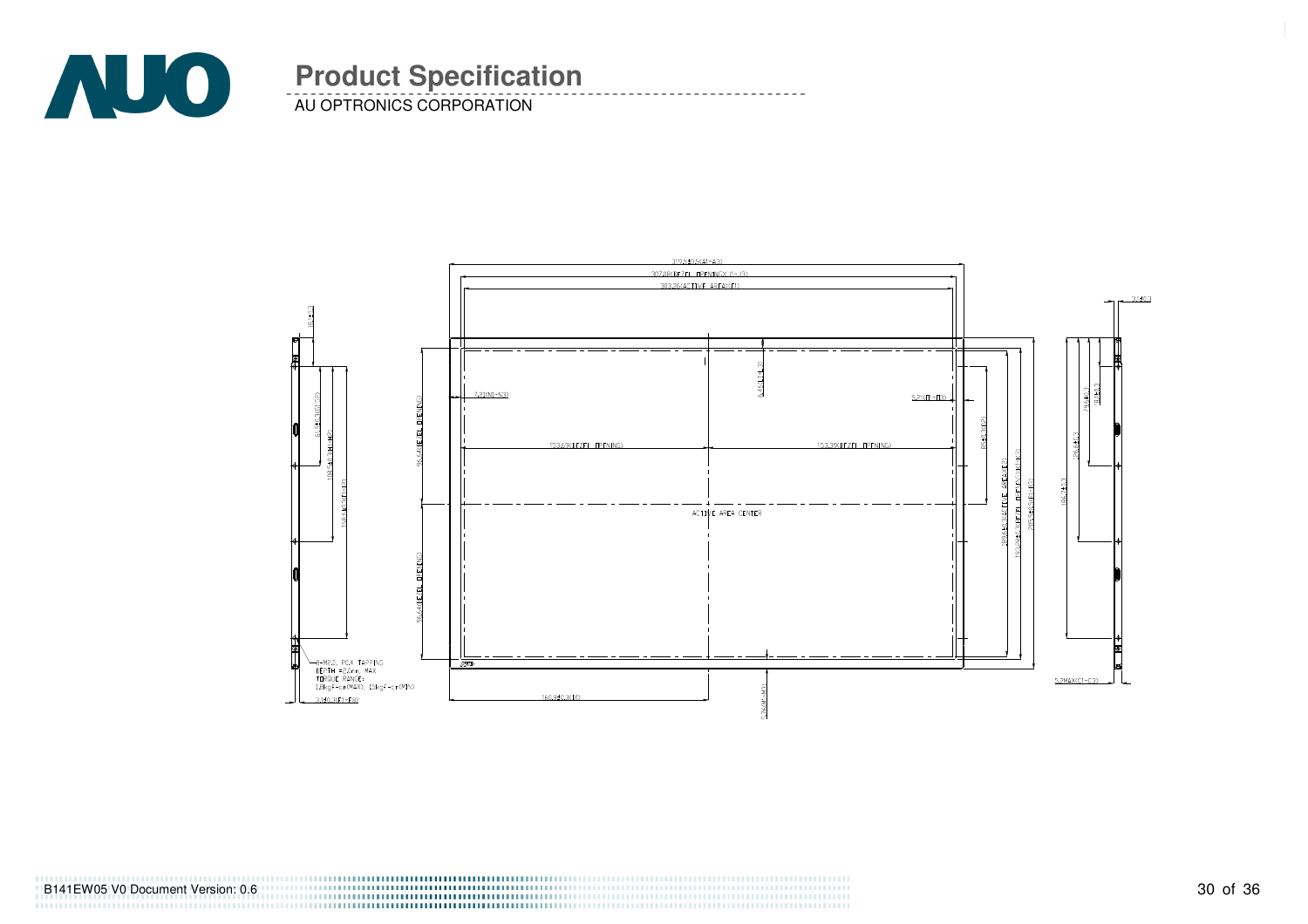

AU OPTRONICS CORPORATION

# **11.2 Screw Hole Depth and Center Position**

Screw hole minimum depth, from side surface = 2.1 mm (See drawing)

Screw hole center location, from front surface =  $3.1 \pm 0.2$ mm (See drawing) Screw Torque: Maximum 2.5 kgf-cm

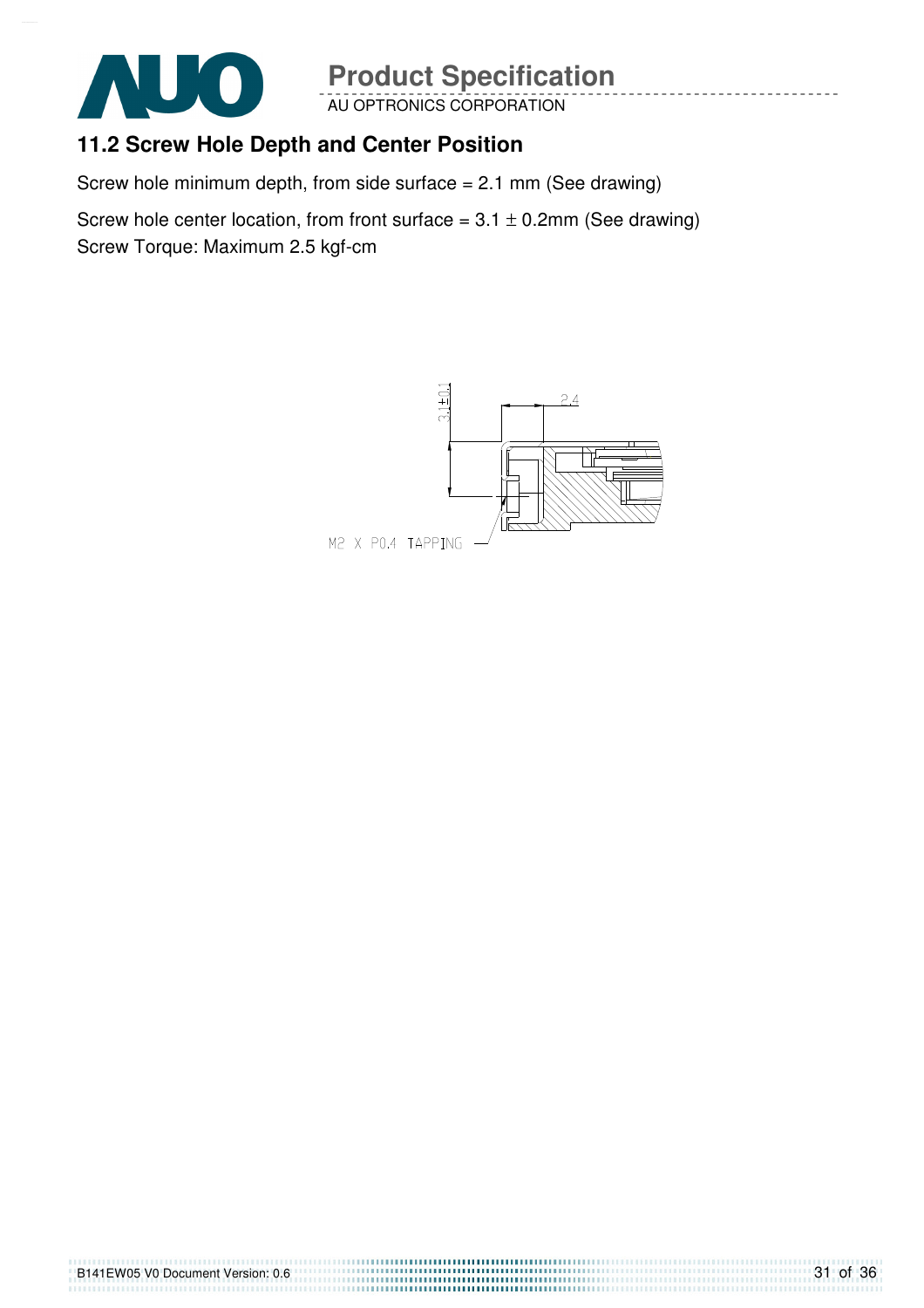

**12. Shipping and Package**

# **12.1 Shipping Label Format**

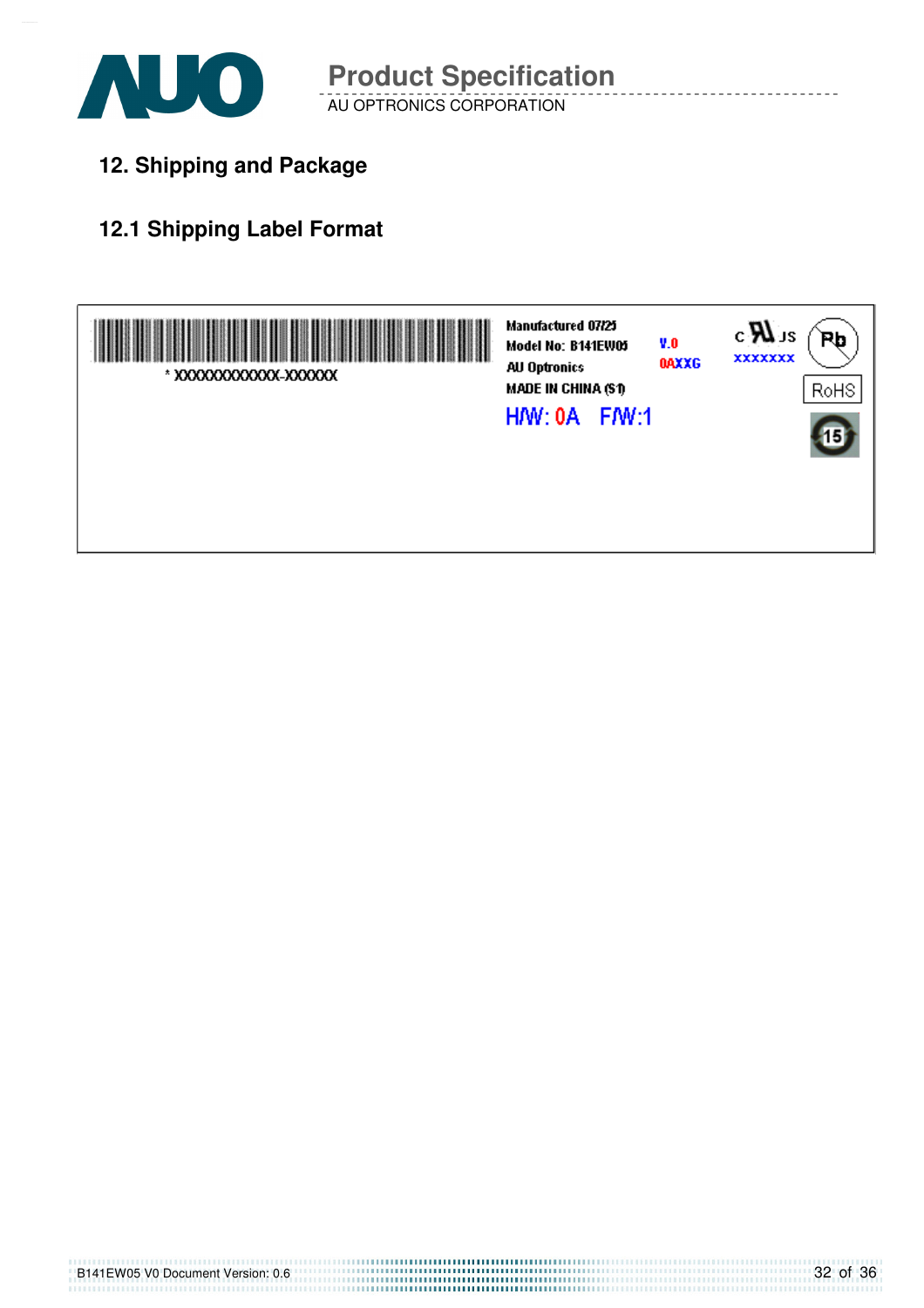

AU OPTRONICS CORPORATION **Product Specification** 

### **12.2 Carton package**

The outside dimension of carton is 455 (L)mm x 380 (W)mm x 355 (H)mm



**11.3 Shipping package of palletizing sequence** 

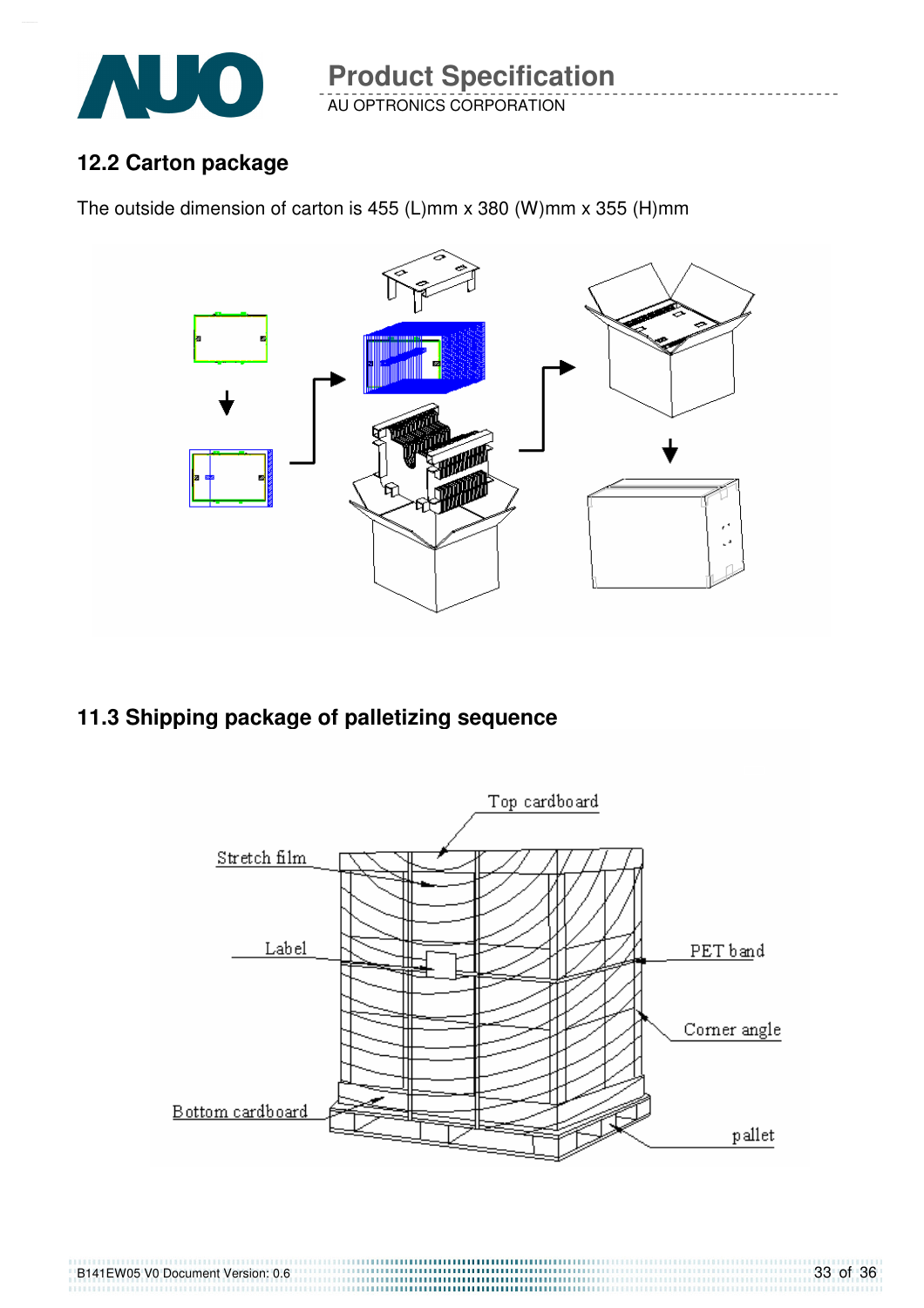

AU OPTRONICS CORPORATION

# **13. Appendix: EDID description**

| <b>Address</b> | <b>FUNCTION</b>                                       | Value          | Value      | Value      |
|----------------|-------------------------------------------------------|----------------|------------|------------|
| <b>HEX</b>     |                                                       | <b>HEX</b>     | <b>BIN</b> | <b>DEC</b> |
| 00             | Header                                                | $00\,$         | 00000000   | $\pmb{0}$  |
| 01             |                                                       | FF             | 11111111   | 255        |
| 02             |                                                       | FF             | 11111111   | 255        |
| 03             |                                                       | FF             | 11111111   | 255        |
| 04             |                                                       | FF             | 11111111   | 255        |
| 05             |                                                       | FF             | 11111111   | 255        |
| 06             |                                                       | FF             | 11111111   | 255        |
| 07             |                                                       | $00\,$         | 00000000   | $\pmb{0}$  |
| 08             | EISA Manuf. Code LSB                                  | 06             | 00000110   | 6          |
| 09             | Compressed ASCII                                      | AF             | 10101111   | 175        |
| 0A             | Product Code                                          | 44             | 01000100   | 68         |
| 0B             | hex, LSB first                                        | 50             | 01010000   | 80         |
| 0C             | 32-bit ser #                                          | 00             | 00000000   | $\pmb{0}$  |
| 0 <sub>D</sub> |                                                       | $00\,$         | 00000000   | 0          |
| 0E             |                                                       | 00             | 00000000   | 0          |
| 0F             |                                                       | 00             | 00000000   | $\pmb{0}$  |
| 10             | Week of manufacture                                   | 01             | 00000001   | 1          |
| 11             | Year of manufacture                                   | 11             | 00010001   | 17         |
| 12             | EDID Structure Ver.                                   | 01             | 00000001   | 1          |
| 13             | EDID revision #                                       | 03             | 00000011   | 3          |
| 14             | Video input def. (digital I/P, non-TMDS, CRGB)        | 80             | 10000000   | 128        |
| 15             | Max H image size<br>(rounded to cm)                   | 21             | 00100001   | 33         |
| 16             | <b>Max V image size</b> (rounded to cm)               | 15             | 00010101   | 21         |
| 17             | <b>Display Gamma</b><br>$( = (gamma * 100) - 100)$    | 78             | 01111000   | 120        |
| 18             | Feature support (no DPMS, Active OFF, RGB, tmg Blk#1) | 0A             | 00001010   | 10         |
| 19             | Red/green low bits (Lower 2:2:2:2 bits)               | 1C             | 00011100   | 28         |
| <b>1A</b>      | Blue/white low bits (Lower 2:2:2:2 bits)              | F <sub>5</sub> | 11110101   | 245        |
| 1B             | (Upper 8 bits)<br>Red x                               | 97             | 10010111   | 151        |
| 1C             | Red y/ highER 8 bits                                  | 58             | 01011000   | 88         |
| 1D             | Green x                                               | 50             | 01010000   | 80         |
| <b>1E</b>      | Green y                                               | 8E             | 10001110   | 142        |
| 1F             | Blue x                                                | 27             | 00100111   | 39         |
| 20             | Blue y                                                | 27             | 00100111   | 39         |
| 21             | White x                                               | 50             | 01010000   | 80         |
| 22             | White y                                               | 54             | 01010100   | 84         |
| 23             | Established timing 1                                  | 00             | 00000000   | 0          |
| 24             | Established timing 2                                  | 00             | 00000000   | 0          |
| 25             | Established timing 3                                  | 00             | 00000000   | 0          |
| 26             | Standard timing #1                                    | 01             | 00000001   | 1          |
| 27             |                                                       | 01             | 00000001   | 1          |
| 28             | Standard timing #2                                    | 01             | 00000001   | 1          |
| 29             |                                                       | 01             | 00000001   | 1          |
| 2A             | Standard timing #3                                    | 01             | 00000001   | 1          |
| 2B             |                                                       | 01             | 00000001   | 1          |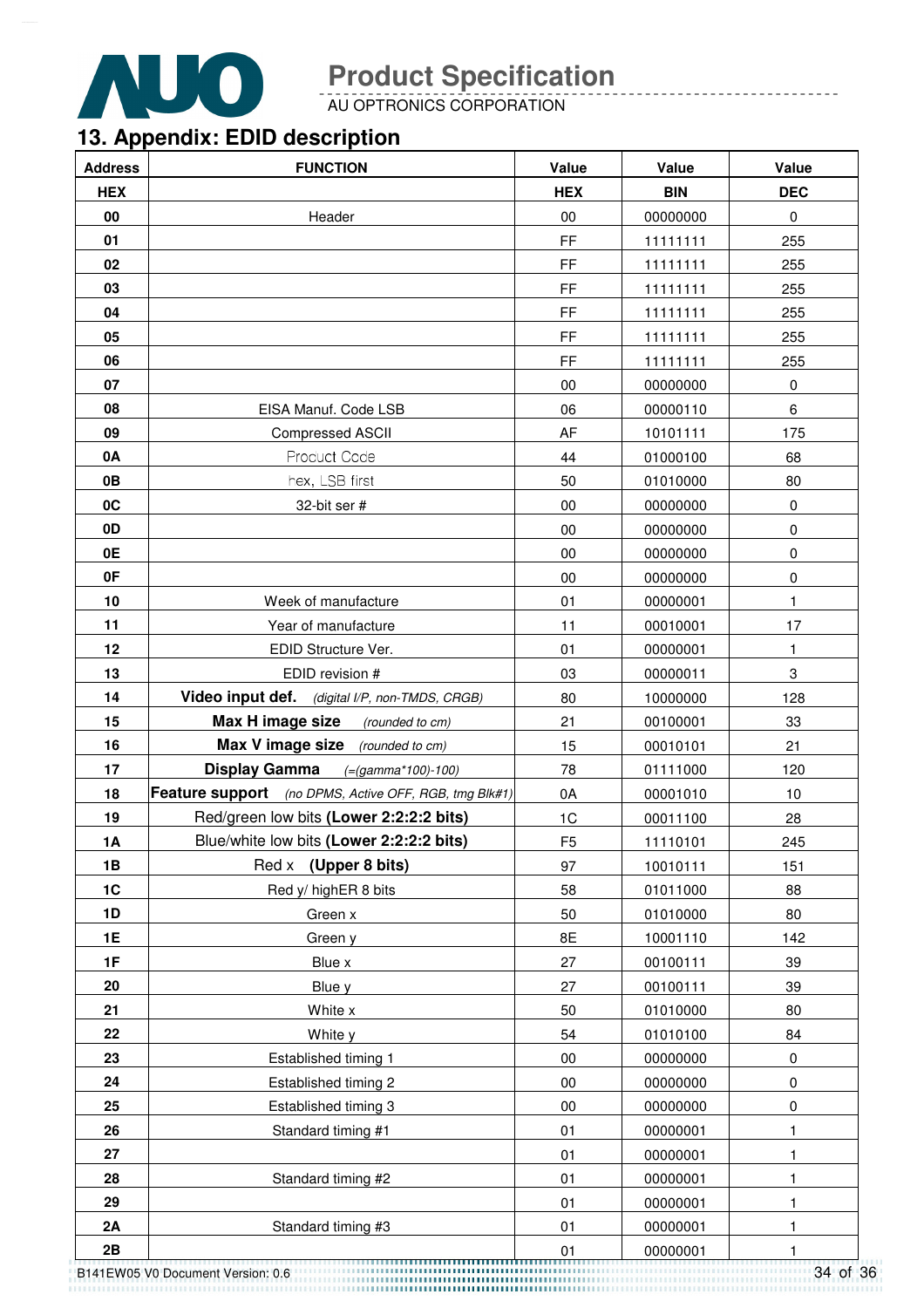

AU OPTRONICS CORPORATION

| 2C       | Standard timing #4                                   | 01             | 00000001             | 1            |
|----------|------------------------------------------------------|----------------|----------------------|--------------|
| 2D       |                                                      | 01             | 00000001             | $\mathbf{1}$ |
| 2E       | Standard timing #5                                   | 01             | 00000001             | 1            |
| 2F       |                                                      | 01             | 00000001             | 1            |
| 30       | Standard timing #6                                   | 01             | 00000001             | 1            |
| 31       |                                                      | 01             | 00000001             | 1            |
| 32       | Standard timing #7                                   | 01             | 00000001             | 1            |
| 33       |                                                      | 01             | 00000001             | 1            |
| 34       | Standard timing #8                                   | 01             | 00000001             | $\mathbf{1}$ |
| 35       |                                                      | 01             | 00000001             | 1            |
| 36       | <b>LSB</b><br>Pixel Clock/10000                      | C7             | 11000111             | 199          |
| 37       | Pixel Clock/10000<br><b>USB</b>                      | 1B             | 00011011             | 27           |
| 38       | Horz active Lower 8bits                              | 00             | 00000000             | 0            |
| 39       | Horz blanking Lower 8bits                            | A <sub>0</sub> | 10100000             | 160          |
| 3A       | HorzAct:HorzBlnk<br>Upper 4:4 bits                   | 50             | 01010000             | 80           |
| 3B       | Vertical Active Lower 8bits                          | 20             | 00100000             | 32           |
| 3C       | <b>Vertical Blanking</b><br><b>Lower 8bits</b>       | 17             | 00010111             | 23           |
| 3D       | Vert Act: Vertical Blanking<br>(upper 4:4 bit)       | 30             | 00110000             | 48           |
| 3E       | HorzSync. Offset                                     | 30             | 00110000             | 48           |
| 3F       | HorzSync.Width                                       | 20             | 00100000             | 32           |
| 40       | VertSync.Offset: VertSync.Width                      | 36             | 00110110             | 54           |
| 41       | Horz‖ Sync Offset/Width Upper 2bits                  | $00\,$         | 00000000             | 0            |
| 42       | Horizontal Image Size Lower 8bits                    | 4B             | 01001011             | 75           |
| 43       | Vertical Image Size Lower 8bits                      | <b>CF</b>      | 11001111             | 207          |
| 44       | Horizontal & Vertical Image Size (upper 4:4 bits)    | 10             | 00010000             | 16           |
| 45       | Horizontal Border (zero for internal LCD)            | 00             | 00000000             | 0            |
| 46       | Vertical Border (zero for internal LCD)              | $00\,$         | 00000000             | 0            |
| 47       | Signal (non-intr, norm, no stero, sep sync, neg pol) | 18             | 00011000             | 24           |
| 48       | Detailed timing/monitor                              | 00             | 00000000             | 0            |
| 49       | descriptor #2                                        | $00\,$         | 00000000             | 0            |
| 4Α       |                                                      | 00             | 00000000             | $\pmb{0}$    |
| 4B       |                                                      | 0F             | 00001111             | 15           |
| 4C       |                                                      | 00             | 00000000             | 0            |
| 4D       |                                                      | $00\,$         | 00000000             | 0            |
| 4E       |                                                      | 00             | 00000000             | $\pmb{0}$    |
| 4F       |                                                      | 00             | 00000000             | $\pmb{0}$    |
| 50       |                                                      | 00             | 00000000             | 0            |
| 51       |                                                      | $00\,$         | 00000000             | 0            |
| 52       |                                                      | $00\,$         | 00000000             | 0            |
| 53       |                                                      | 00             | 00000000             | 0            |
| 54       |                                                      | $00\,$         | 00000000             | 0            |
| 55       |                                                      | $00\,$         | 00000000             | 0            |
| 56       |                                                      | 00             | 00000000             | $\pmb{0}$    |
| 57       |                                                      | 00             | 00000000             | 0            |
| 58<br>59 |                                                      | 00             | 00000000             | 0            |
| 5A       | Detailed timing/monitor                              | 20<br>$00\,$   | 00100000<br>00000000 | 32<br>0      |
|          |                                                      |                |                      |              |

B141EW05 V0 Document Version: 0.6